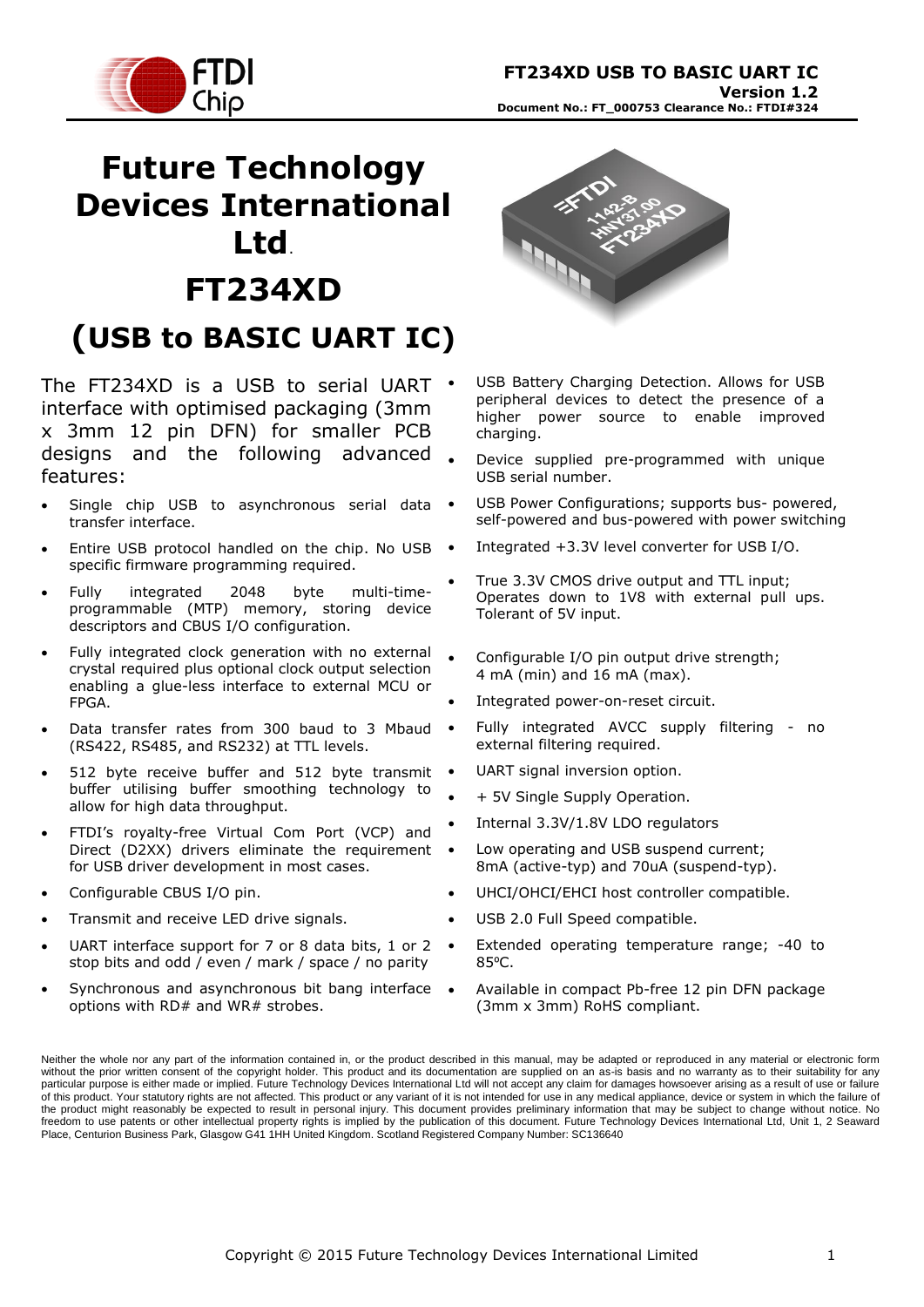

### <span id="page-1-0"></span>**1 Typical Applications**

- USB to RS232/RS422/RS485 Converters
- Upgrading Legacy Peripherals to USB
- Utilising USB to add system modularity
- Incorporate USB interface to enable PC transfers for development system communication
- Cellular and Cordless Phone USB data transfer cables and interfaces
- Interfacing MCU/PLD/FPGA based designs to add USB connectivity
- USB Audio and Low Bandwidth Video data transfer
- USB Smart Card Readers
- USB Instrumentation

# <span id="page-1-1"></span>**1.1 Driver Support**

#### **Royalty free VIRTUAL COM PORT (VCP) DRIVERS for...**

- Windows 10 32,64-bit
- Windows 8/8.1 32,64-bit
- Windows 7 32,64-bit
- Windows Vista and Vista 64-bit
- Windows XP and XP 64-bit
- Windows 98, 98SE, ME, 2000, Server 2003, XP, Server 2008 and server 2012 R2
- Windows XP Embedded
- Windows CE 4.2, 5.0 and 6.0
- Mac OS 8/9, OS-X
- Linux 2.4 and greater
- USB Industrial Control
- USB FLASH Card Reader and Writers
- Set Top Box PC USB interface
- USB Wireless Modems
- USB Bar Code Readers
- USB dongle implementations for Software/ Hardware Encryption and Wireless Modules
- Detection of dedicated charging port for battery charging at higher supply currents.

#### **Royalty free D2XX** *Direct* **Drivers (USB Drivers + DLL S/W Interface)**

- Windows 10 32,64-bit
- Windows 8/8.1 32,64-bit
- Windows 7 32,64-bit
- Windows Vista and Vista 64-bit
- Windows XP and XP 64-bit
- Windows 98, 98SE, ME, 2000, Server 2003, XP, Server 2008 and server 2012 R2
- Windows XP Embedded
- Windows CE 4.2, 5.0 and 6.0
- Linux 2.4 and greater
- Android(J2xx)

The drivers listed above are all available to download for free from [FTDI website](http://www.ftdichip.com/) [\(www.ftdichip.com\)](file://///glaspssv1/General/Engineering/Engineering%20_Documents/DS_FT232R/DS_FT232R_V200/www.ftdichip.com). Various 3rd party drivers are also available for other operating systems - see [FTDI website](http://www.ftdichip.com/) [\(www.ftdichip.com\)](http://www.ftdichip.com/) for details.

For driver installation, please refer to <http://www.ftdichip.com/Documents/InstallGuides.htm>

### <span id="page-1-2"></span>**1.2 Part Numbers**

| Part Number | Package    |
|-------------|------------|
| FT234XD-x   | 12 Pin DFN |

Note: Packing codes for x is:

- R: Taped and Reel 5,000pcs per reel.
- T: Tray packing 490pcs per tray.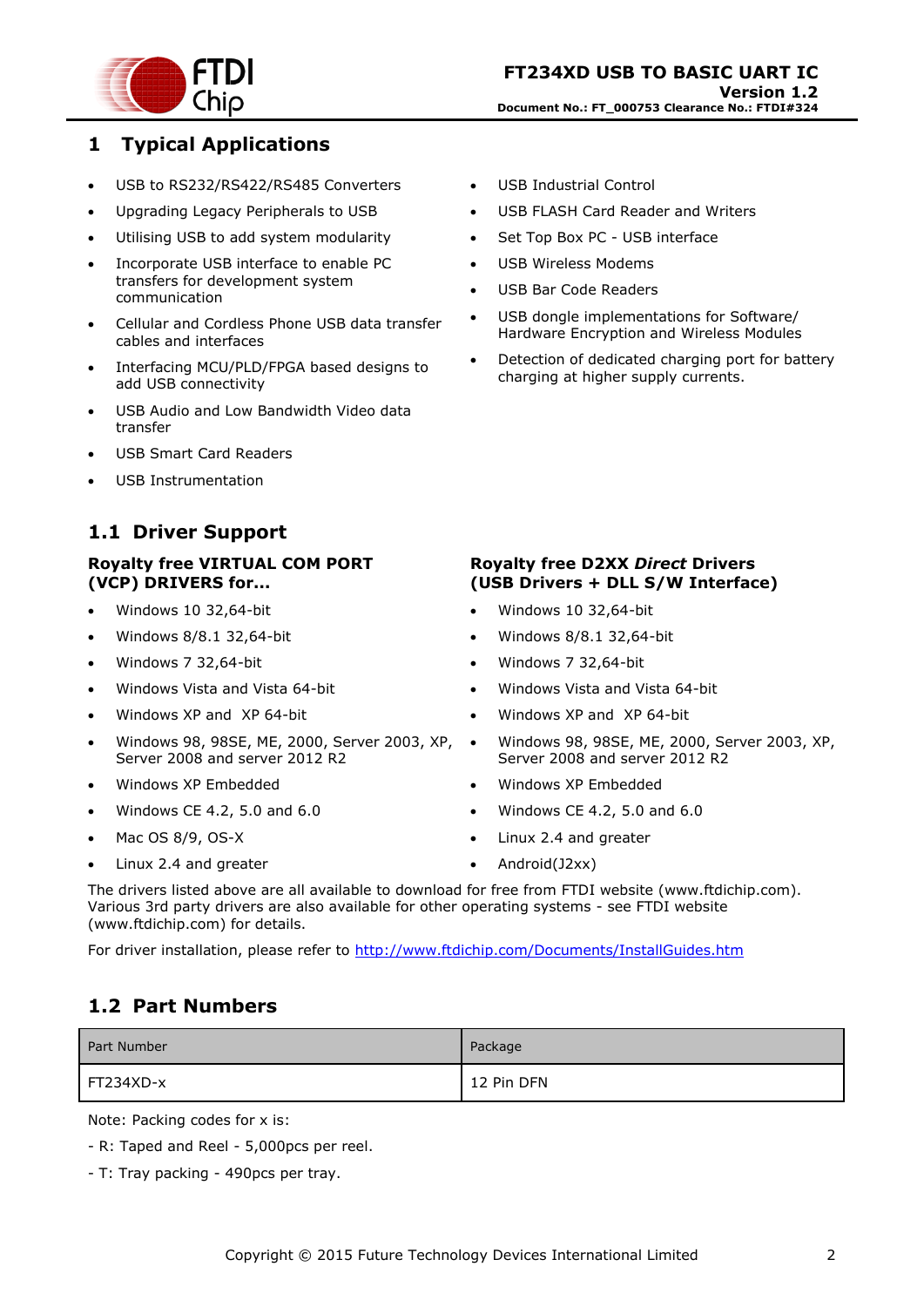

# <span id="page-2-0"></span>**1.3 USB Compliant**

The FT234XD is fully compliant with the USB 2.0 specification and has been given the USB-IF Test-ID (TID) 40001465 (Rev D).

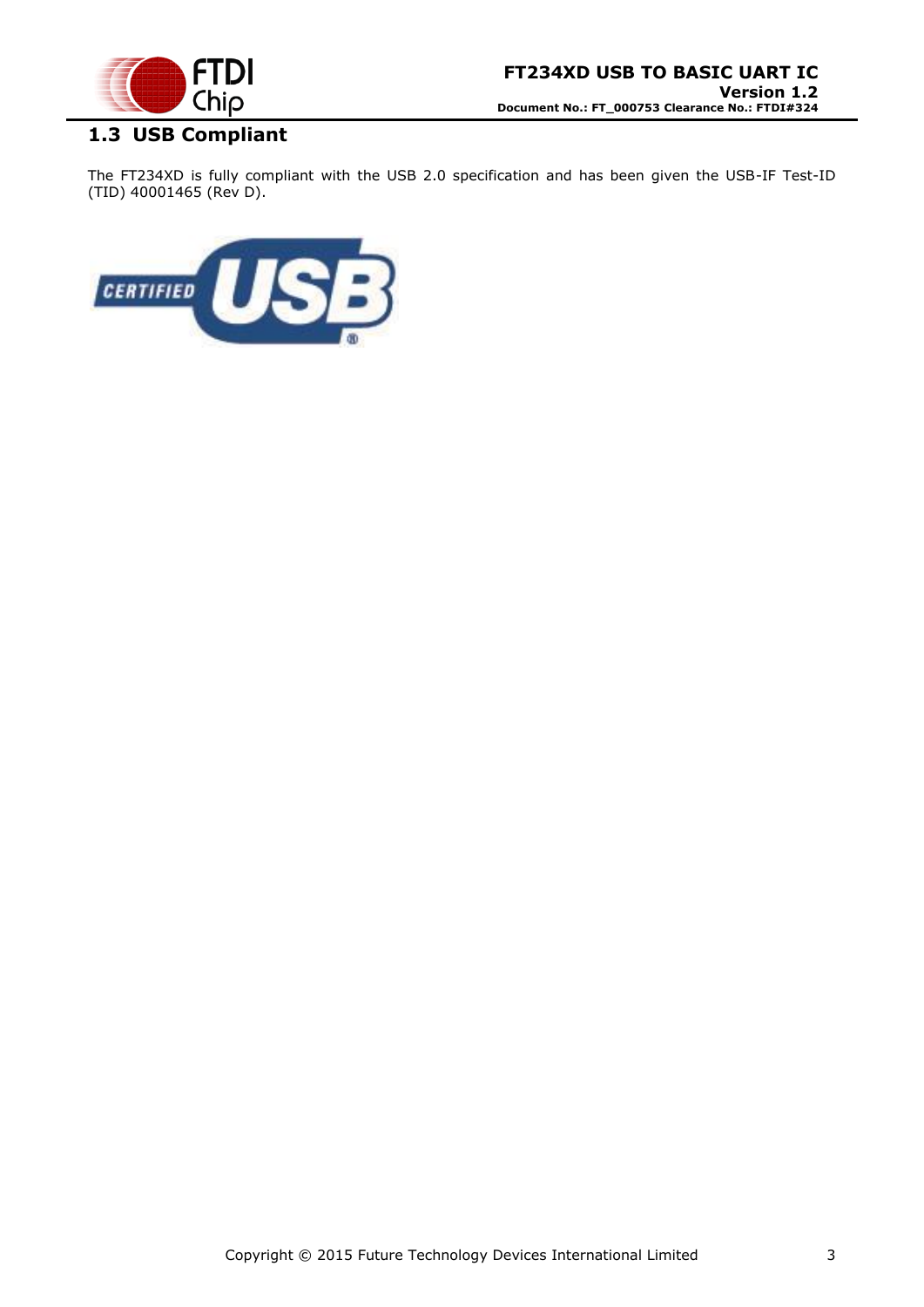

# <span id="page-3-0"></span>**2 FT234XD Block Diagram**



**Figure 2.1 FT234XD Block Diagram**

<span id="page-3-1"></span>For a description of each function please refer to Section 4.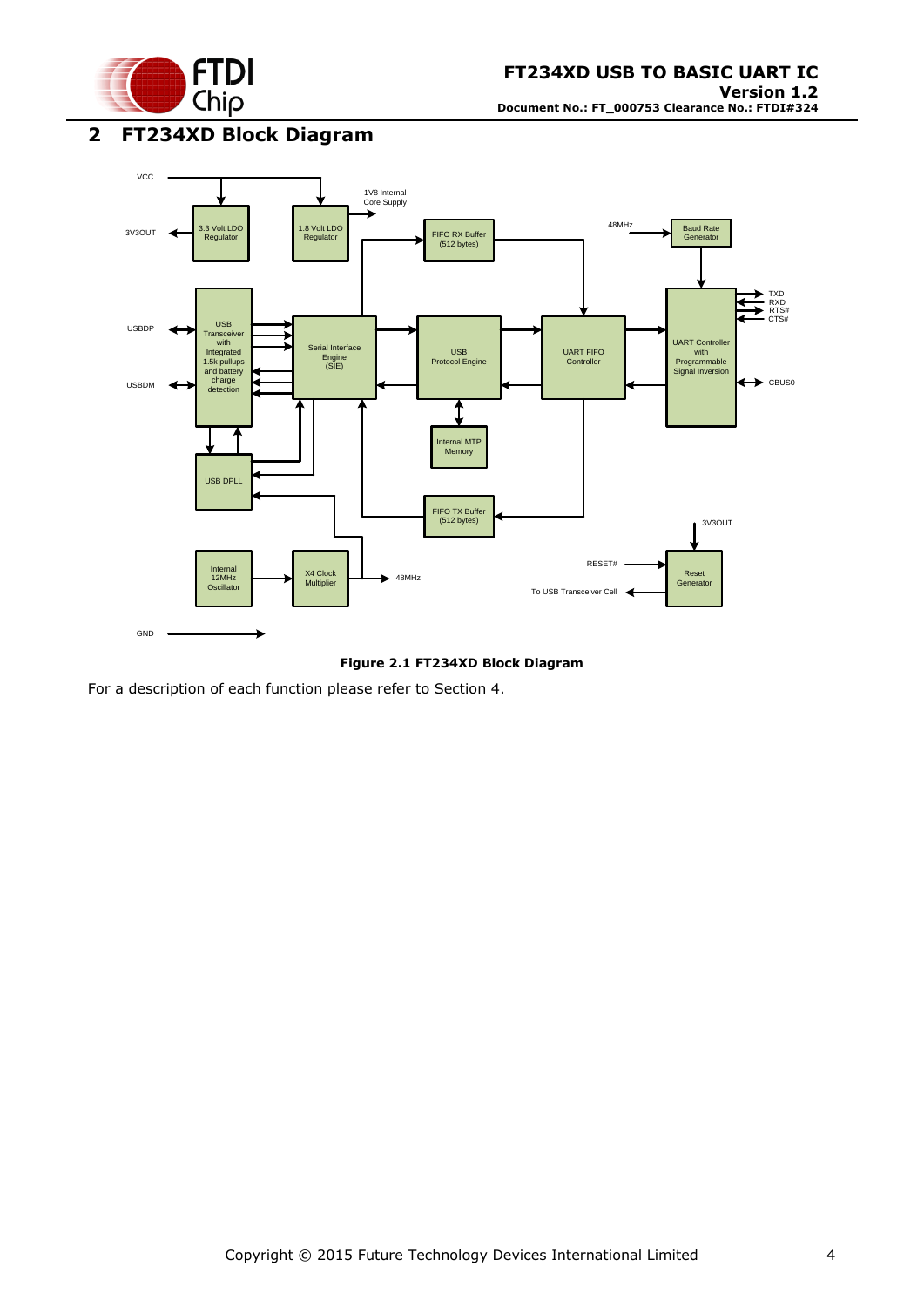

# **Table of Contents**

| $\mathbf{1}$   |                                                        |  |
|----------------|--------------------------------------------------------|--|
| 1.1            |                                                        |  |
| 1.2            |                                                        |  |
| 1.3            |                                                        |  |
| $\overline{2}$ |                                                        |  |
| 3              |                                                        |  |
| 3.1            |                                                        |  |
|                | 3.1.1                                                  |  |
| 3.2            |                                                        |  |
| 4              |                                                        |  |
| 4.1            |                                                        |  |
| 4.2            |                                                        |  |
| 5              |                                                        |  |
| 5.1            |                                                        |  |
| 5.2            |                                                        |  |
| 5.3            |                                                        |  |
| 5.4            |                                                        |  |
| 6              |                                                        |  |
| 6.1            |                                                        |  |
| 6.2            |                                                        |  |
| 6.3            | USB Bus Powered with Power Switching Configuration  22 |  |
| $\mathbf{z}$   |                                                        |  |
| 7.1            |                                                        |  |
| 7.2            |                                                        |  |
| 7.3            |                                                        |  |
| 7.4            |                                                        |  |
| 7.5            |                                                        |  |
| 8              |                                                        |  |
| 8.1            |                                                        |  |
| 8.2            |                                                        |  |
|                | 8.2.1                                                  |  |
| 8.3            |                                                        |  |
| 9              |                                                        |  |
| 9.1            |                                                        |  |
| 9.2            |                                                        |  |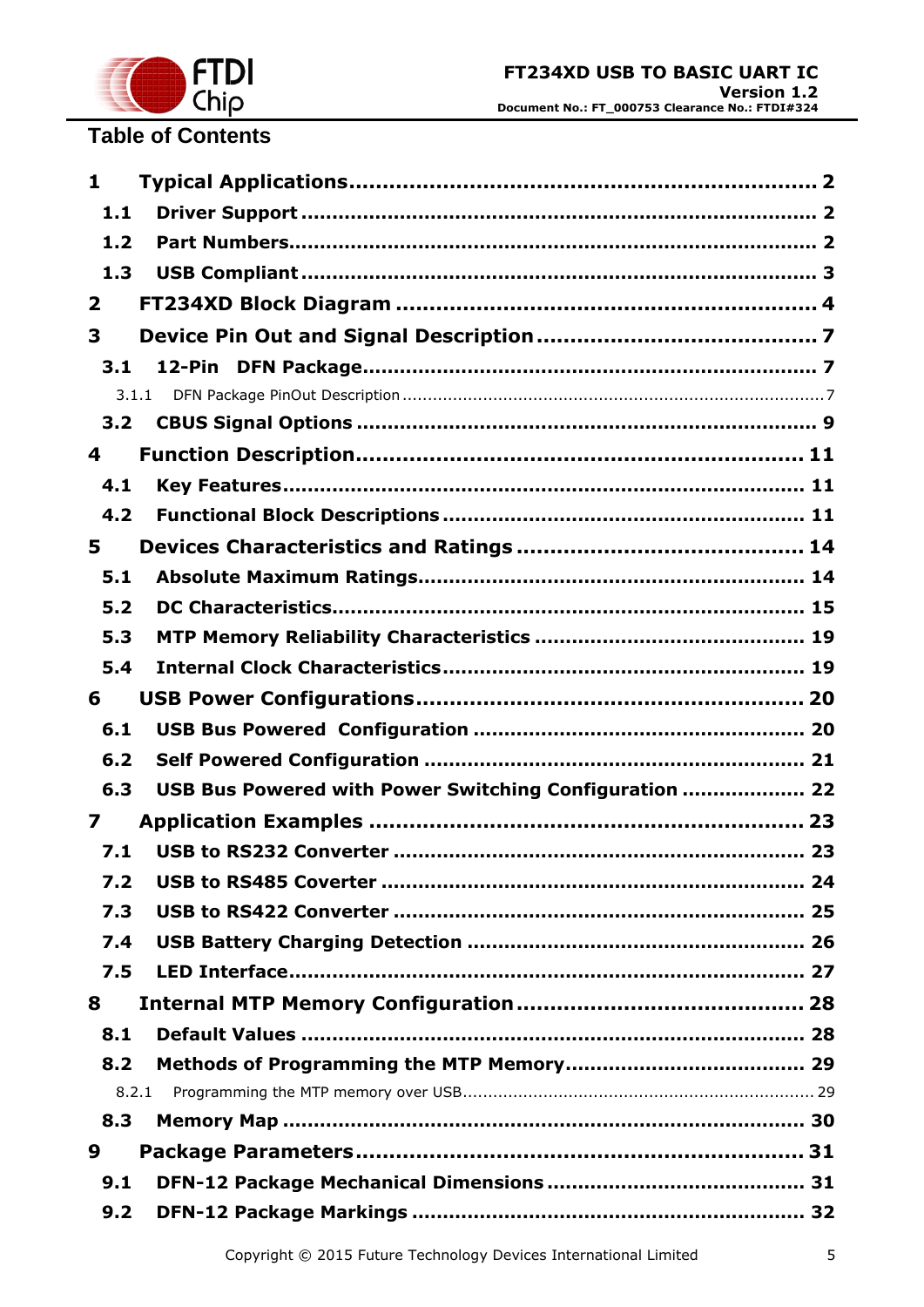

**Version 1.2 Document No.: FT\_000753 Clearance No.: FTDI#324**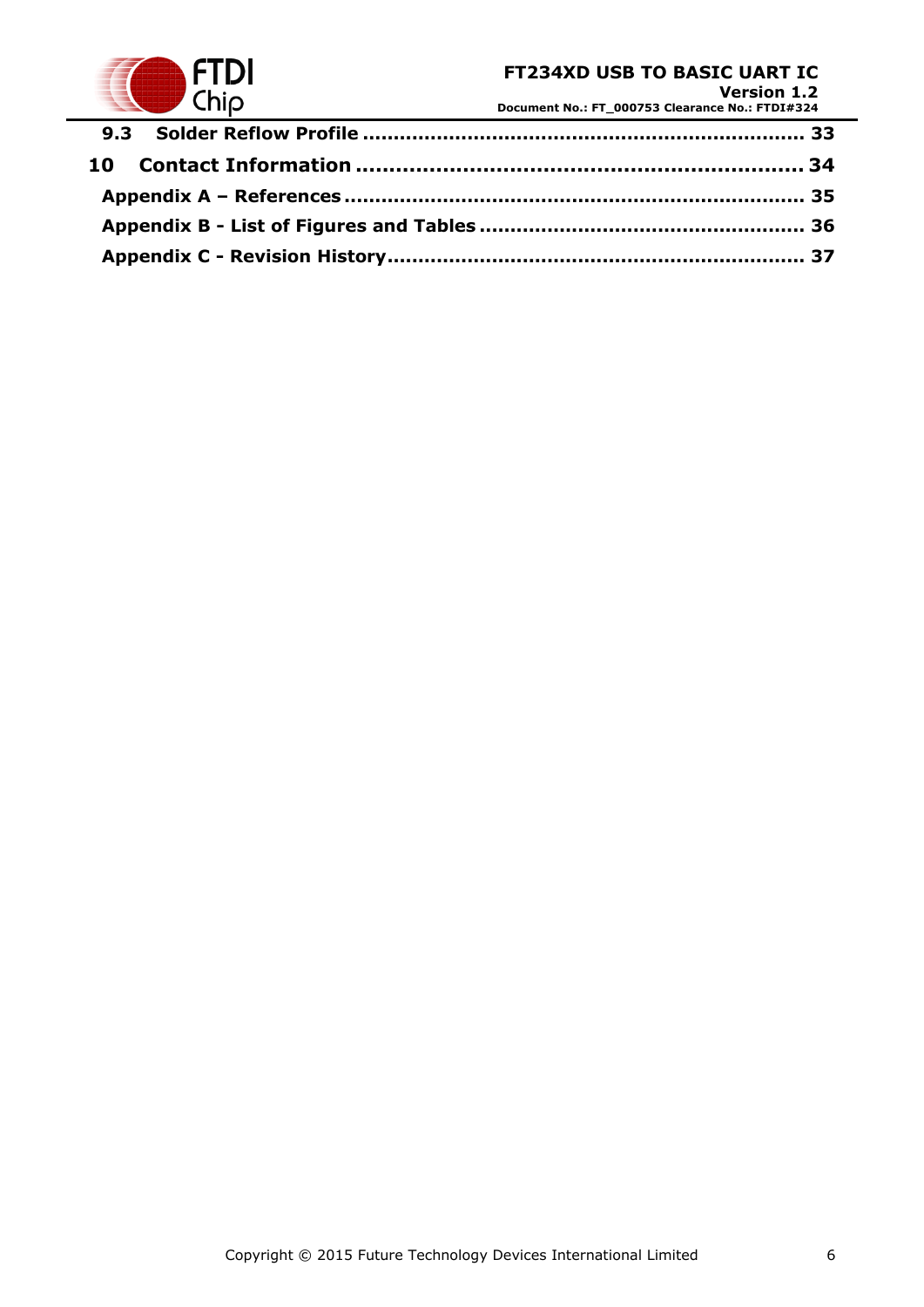

# <span id="page-6-0"></span>**3 Device Pin Out and Signal Description**

# <span id="page-6-1"></span>**3.1 12-Pin DFN Package**



**Figure 3.1 DFN Schematic Symbol**

### <span id="page-6-3"></span><span id="page-6-2"></span>**3.1.1 DFN Package PinOut Description**

Note: # denotes an active low signal.

| Pin No. | <b>Name</b>         | <b>Type</b>            | <b>Description</b>                                                                                                               |  |  |
|---------|---------------------|------------------------|----------------------------------------------------------------------------------------------------------------------------------|--|--|
| 4       | $***$<br><b>VCC</b> | <b>POWER</b><br>Input  | 5 V (or 3.3V) supply to IC                                                                                                       |  |  |
| 9       | <b>VCCIO</b>        | <b>POWER</b><br>Input  | 1.8V - 3.3V supply for the IO cells                                                                                              |  |  |
| 3       | $***$<br>3.3VOUT    | <b>POWER</b><br>Output | 3.3V output at 50mA. May be used to power VCCIO.<br>When VCC is 3.3V; pin 3 is an input pin and should be<br>connected to pin 4. |  |  |
| 5, 13   | <b>GND</b>          | <b>POWER</b><br>Input  | OV Ground input.                                                                                                                 |  |  |

#### **Table 3.1 Power and Ground**

<span id="page-6-4"></span>\*Pin 13 is the centre pad under the IC. Connect to GND.

\*\* If VCC is 3.3V then 3.3VOUT must also be driven with 3.3V input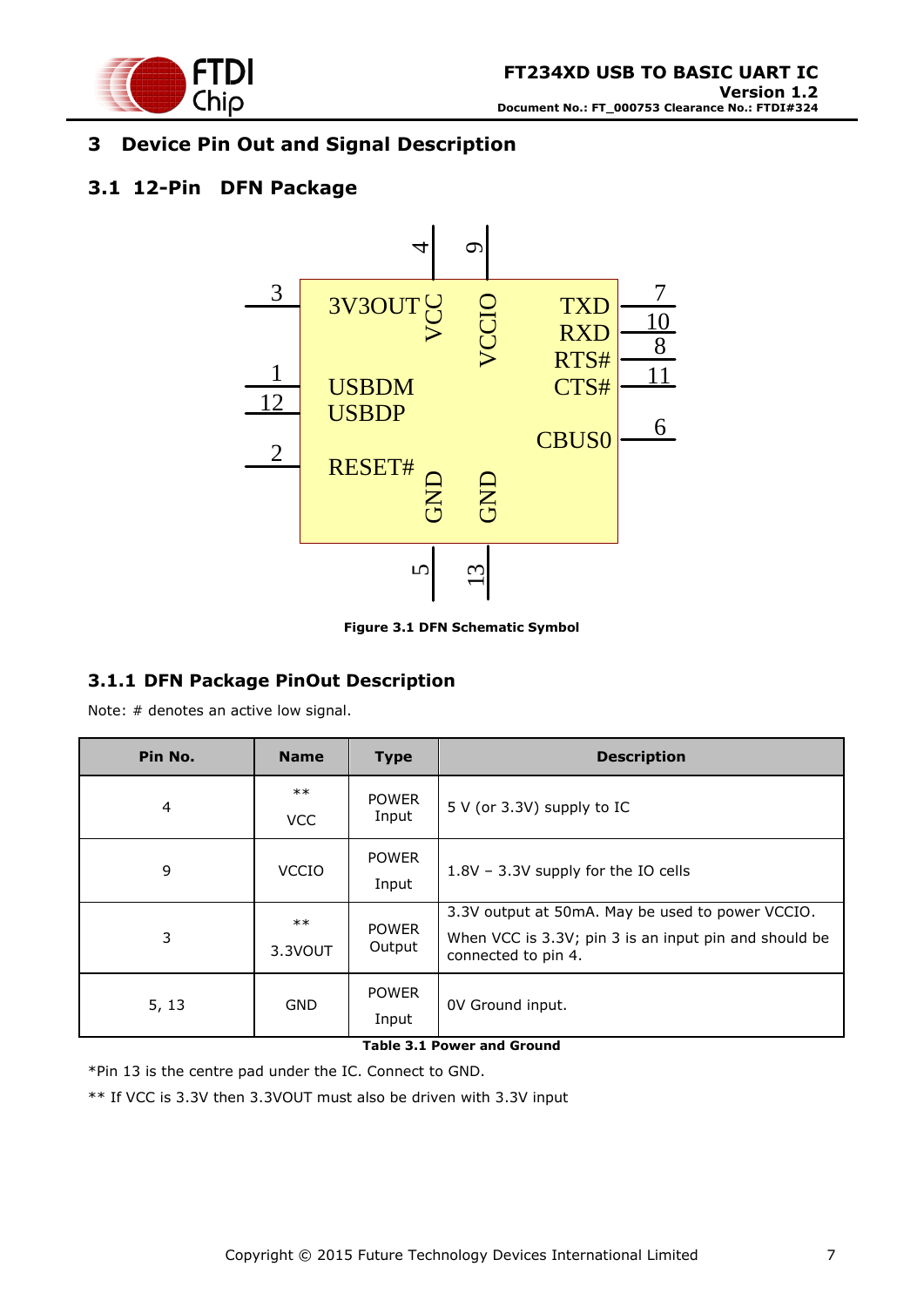

# **FT234XD USB TO BASIC UART IC Version 1.2**

**Document No.: FT\_000753 Clearance No.: FTDI#324**

| Pin No. | <b>Name</b>  | <b>Type</b>  | <b>Description</b>                   |
|---------|--------------|--------------|--------------------------------------|
|         | <b>USBDM</b> | INPUT/OUTPUT | USB Data Signal Minus.               |
| 12      | <b>USBDP</b> |              | INPUT/OUTPUT   USB Data Signal Plus. |
| っ       | RESET#       | <b>INPUT</b> | Reset input (active low).            |

**Table 3.2 Common Function pins**

<span id="page-7-1"></span>

| Pin No. | <b>Name</b>       | <b>Type</b> | <b>Description</b>                                                                                                                                                    |
|---------|-------------------|-------------|-----------------------------------------------------------------------------------------------------------------------------------------------------------------------|
| 7       | <b>TXD</b>        | Output      | Transmit Asynchronous Data Output.                                                                                                                                    |
| 10      | RXD               | Input       | Receiving Asynchronous Data Input.                                                                                                                                    |
| 8       | RTS#              | Output      | Request to Send Control Output / Handshake Signal.                                                                                                                    |
| 11      | CTS#              | Input       | Clear To Send Control Input / Handshake Signal.                                                                                                                       |
| 6       | CBUS <sub>0</sub> | I/O         | Configurable CBUS I/O Pin. Function of this pin is configured in the<br>device MTP memory. The default configuration is TXDEN. See CBUS<br>Signal Options, Table 3.4. |

**Table 3.3 UART Interface and CBUS Group (see note 1)**

<span id="page-7-2"></span>Notes:

<span id="page-7-0"></span>1. When used in Input Mode, the input pins are pulled to VCCIO via internal 75kΩ (approx.) resistors. These pins can be programmed to gently pull low during USB suspend (PWREN $# = "1")$  by setting an option in the MTP memory.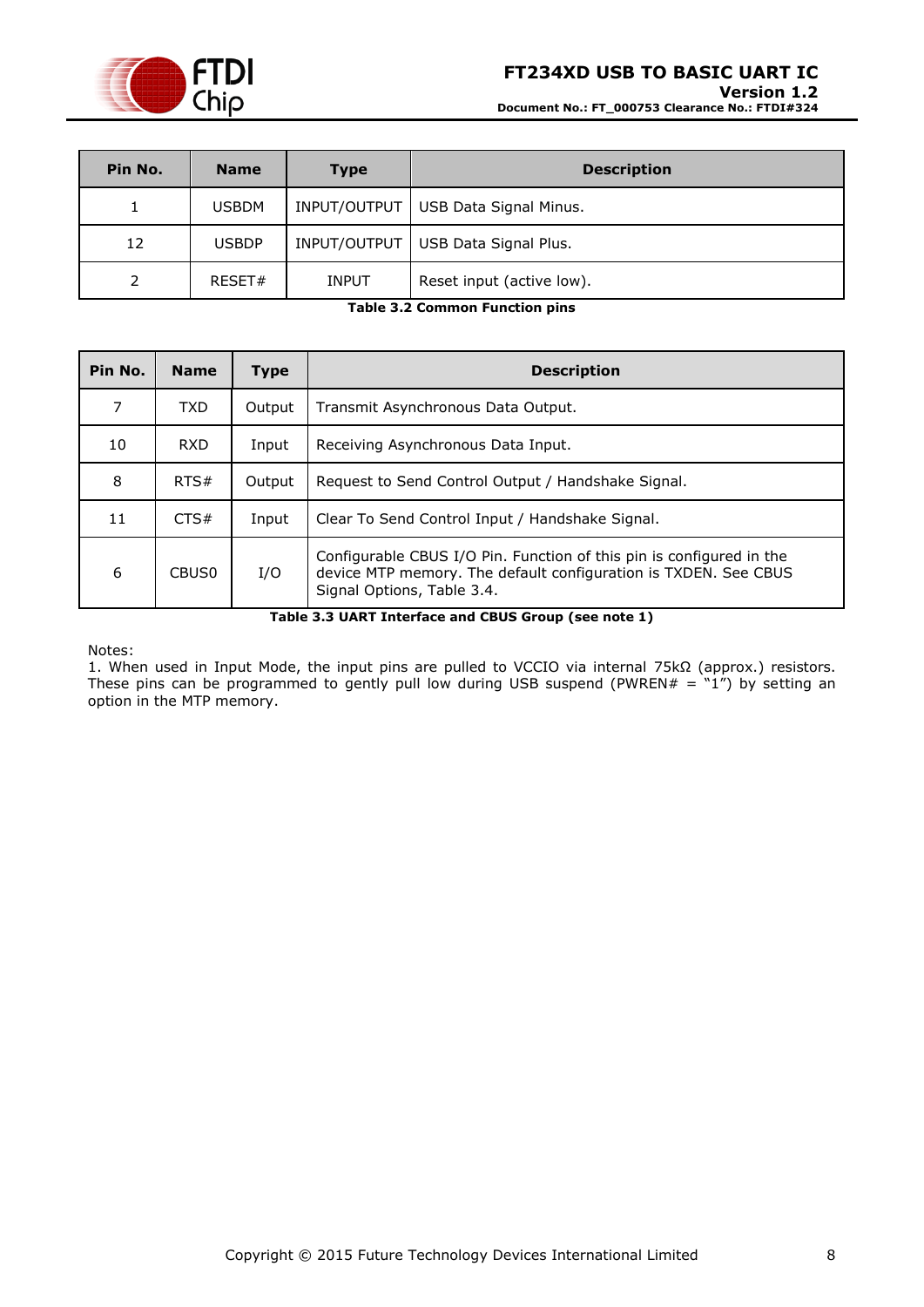

# <span id="page-8-0"></span>**3.2 CBUS Signal Options**

The following options can be configured on the CBUS0 I/O pin. These options can be configured in the internal MTP memory using the software utility FT\_PROG which can be downloaded from the [FTDI Utilities](http://www.ftdichip.com/Resources/Utilities.htm) [\(www.ftdichip.com\)](http://www.ftdichip.com/). The default configuration is described in Section [8.](#page-27-0)

| <b>CBUS Signal</b><br><b>Option</b> | <b>CBUS Pin</b>   | <b>Description</b>                                                                                                                                                                                                                                                                  |  |  |
|-------------------------------------|-------------------|-------------------------------------------------------------------------------------------------------------------------------------------------------------------------------------------------------------------------------------------------------------------------------------|--|--|
| TRI-STATE                           | CBUS <sub>0</sub> | IO Pad is tri-stated                                                                                                                                                                                                                                                                |  |  |
| DRIVE 1                             | CBUS0             | Output a constant 1                                                                                                                                                                                                                                                                 |  |  |
| DRIVE 0                             | CBUS0             | Output a constant 0                                                                                                                                                                                                                                                                 |  |  |
| <b>TXDEN</b>                        | CBUS <sub>0</sub> | Enable transmit data for RS485                                                                                                                                                                                                                                                      |  |  |
| PWREN#                              | CBUS <sub>0</sub> | Output is low after the device has been configured by<br>USB, then high during USB suspend mode. This output<br>can be used to control power to external logic P-Channel<br>logic level MOSFET switch. Enable the interface pull-down<br>option when using the PWREN# in this way.  |  |  |
| TXLED#                              | CBUS0             | Transmit data LED drive - pulses low when transmitting<br>data via USB. See Section 7.5 for more details.                                                                                                                                                                           |  |  |
| RXLED#                              | CBUS <sub>0</sub> | Receive data LED drive - pulses low when receiving data<br>via USB. See Section 7.5 for more details.                                                                                                                                                                               |  |  |
| TX&RXLED#                           | CBUS <sub>0</sub> | LED drive - pulses low when transmitting or receiving<br>data via USB. See Section 7.5 for more details.                                                                                                                                                                            |  |  |
| SLEEP#                              | CBUS <sub>0</sub> | Goes low during USB suspend mode. Typically used to<br>power down an external TTL to RS232 level converter IC<br>in USB to RS232 converter designs.                                                                                                                                 |  |  |
| CLK24MHz                            | CBUS <sub>0</sub> | 24 MHz Clock output.*                                                                                                                                                                                                                                                               |  |  |
| CLK12MHz                            | CBUS0             | 12 MHz Clock output.*                                                                                                                                                                                                                                                               |  |  |
| CLK6MHz                             | CBUS0             | 6 MHz Clock output.*                                                                                                                                                                                                                                                                |  |  |
| GPIO                                | CBUS0             | CBUS bit bang mode option. Allows the CBUS pin to be<br>used as general purpose I/O. Configured in the internal<br>MTP memory. A separate application note, AN232R-01,<br>available from FTDI website (www.ftdichip.com) describes<br>in more detail how to use CBUS bit bang mode. |  |  |
| <b>BCD Charger</b>                  | CBUS <sub>0</sub> | Battery Charging Detection indicates when the device is<br>connected to a dedicated battery charger host. Active<br>high output.                                                                                                                                                    |  |  |
| BCD Charger#                        | CBUS <sub>0</sub> | Inverse of BCD Charger                                                                                                                                                                                                                                                              |  |  |
| BitBang_WR#                         | CBUS <sub>0</sub> | Synchronous and asynchronous bit bang mode WR#<br>strobe output.                                                                                                                                                                                                                    |  |  |
| BitBang RD#                         | CBUS <sub>0</sub> | Synchronous and asynchronous bit bang mode RD#<br>strobe output.                                                                                                                                                                                                                    |  |  |
| <b>VBUS Sense</b>                   | CBUS0             | Input to detect when VBUS is present.                                                                                                                                                                                                                                               |  |  |
| Time Stamp                          | CBUS0             | Toggle signal which changes state each time a USB                                                                                                                                                                                                                                   |  |  |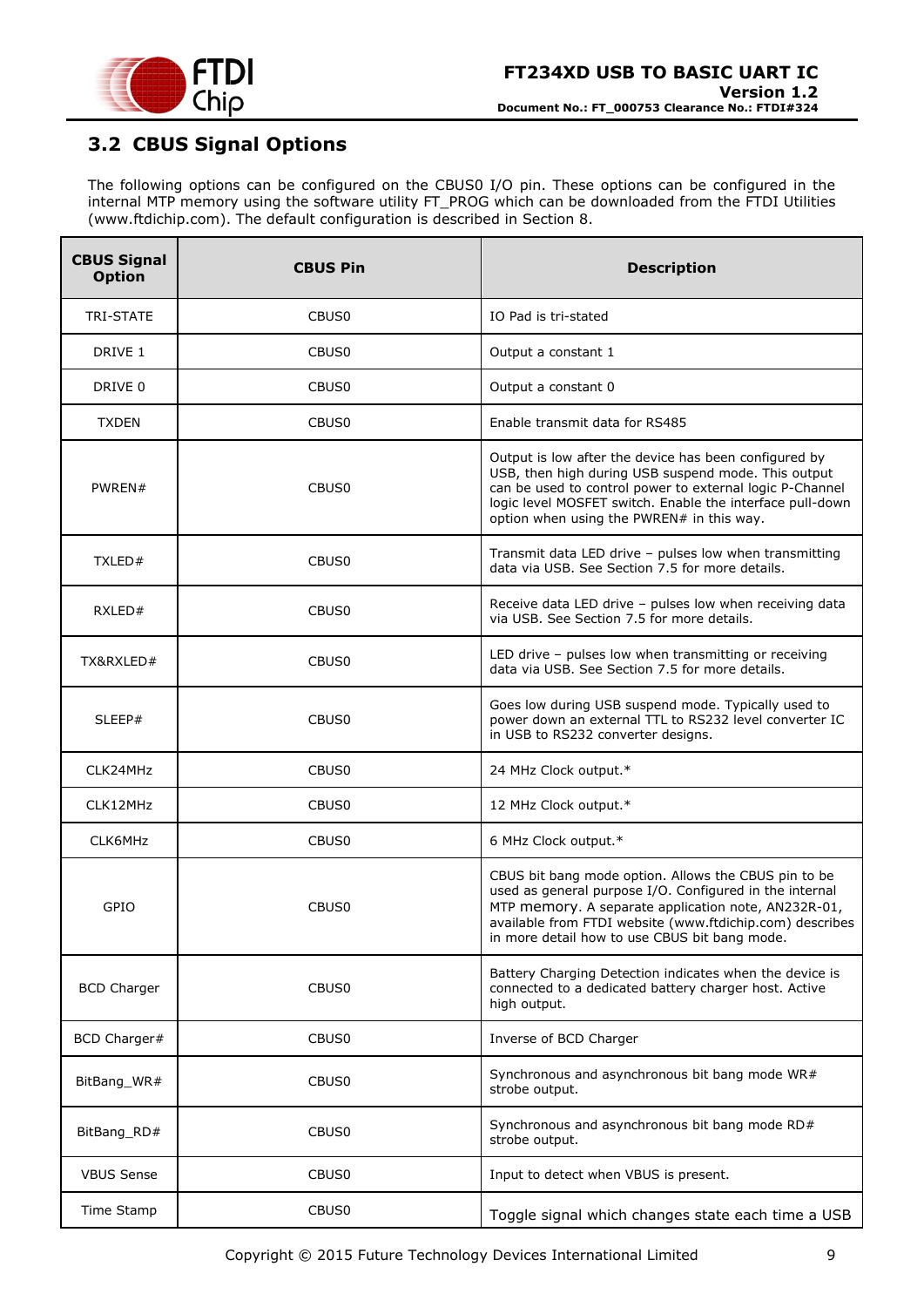

**Version 1.2 Document No.: FT\_000753 Clearance No.: FTDI#324**

| <b>CBUS Signal</b><br><b>Option</b> | <b>CBUS Pin</b>   | <b>Description</b>                                                 |
|-------------------------------------|-------------------|--------------------------------------------------------------------|
|                                     |                   | SOF is received                                                    |
| Keep_Awake#                         | CBUS <sub>0</sub> | Prevents the device from entering suspend state<br>when unplugged. |

**Table 3.4 CBUS Configuration Control**

<span id="page-9-0"></span>\*When in USB suspend mode the outputs clocks are also suspended.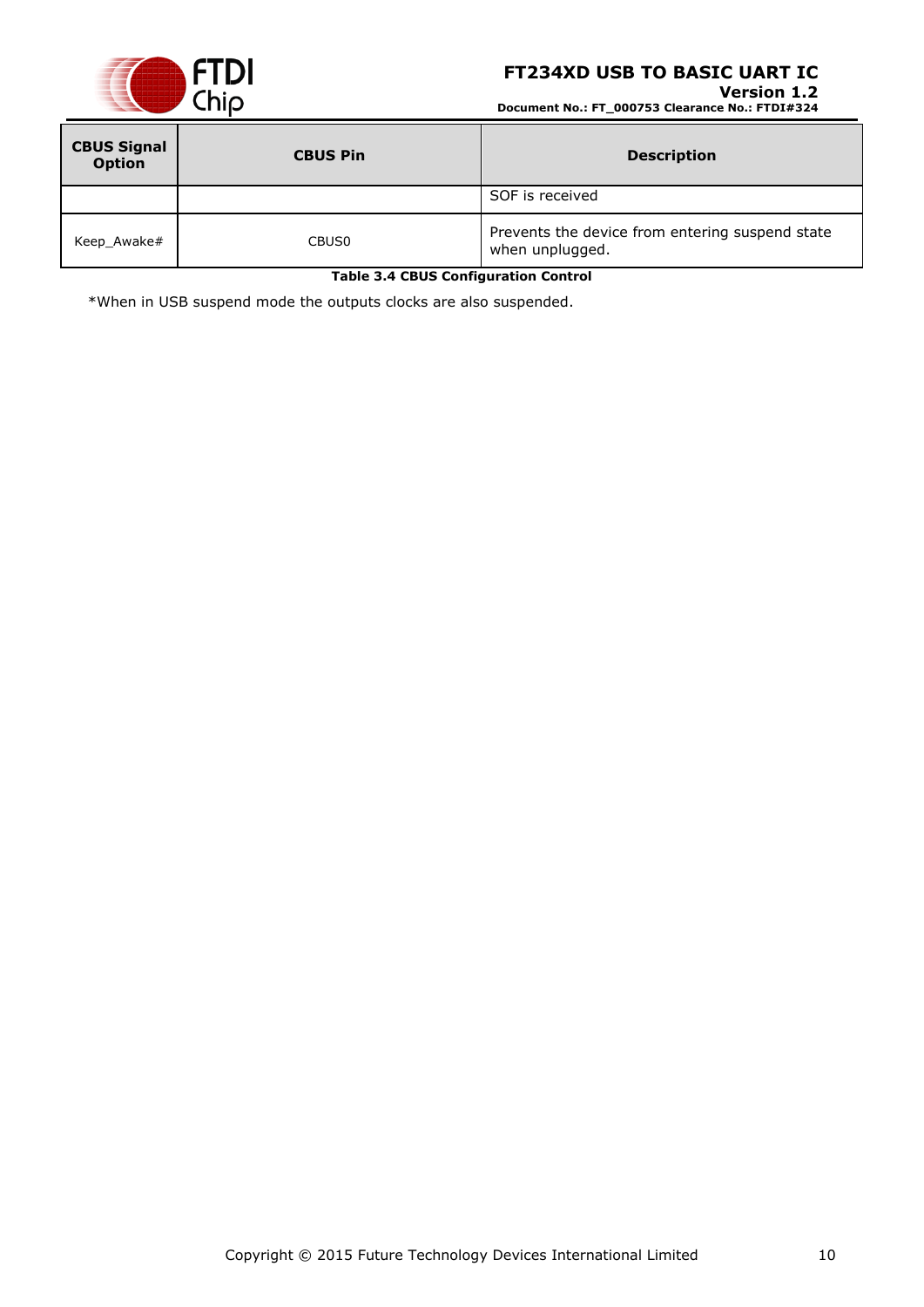

### <span id="page-10-0"></span>**4 Function Description**

The FT234XD is a compact USB to a basic serial UART interface device which simplifies USB implementations in a small optimised package. The device reduces external component count by fully integrating an MTP memory, and an integrated clock circuit which requires no external crystal. It has been designed to operate efficiently with USB host controllers by using as little bandwidth as possible when compared to the total USB bandwidth available.

# <span id="page-10-1"></span>**4.1 Key Features**

**Functional Integration.** Fully integrated MTP memory, clock generation, AVCC filtering, Power-On-Reset (POR) and LDO regulators.

**Configurable CBUS I/O Pin Options.** The fully integrated MTP memory allows configuration of the Control Bus (CBUS) functionality and drive strength selection. There is one CBUS I/O pin CBUS0. The configurable options of CBUS0 are detailed in section 3.2

The CBUS line can be configured with any one of these output options by setting bits in the internal MTP memory. The device is shipped with the most commonly used pin definitions pre-programmed - see Section [8](#page-27-0) for details.

**Asynchronous Bit Bang Mode with RD# and WR# Strobes.** The FT234XD supports FTDI's previous chip generation bit-bang mode. In bit-bang mode, the four UART lines can be switched from the regular interface mode to a 4-bit general purpose I/O port. Data packets can be sent to the device and they will be sequentially sent to the interface at a rate controlled by an internal timer (equivalent to the baud rate pre-scalar). Either the internal  $RD#$  or the internal WR# strobe signal can mapped to the CBUS0 pin (only one CBUS pin available) which can be used to allow external logic to be clocked by access to the bit-bang I/O bus. This option will be described more fully in a separate application note available from [FTDI website](http://www.ftdichip.com/) [\(www.ftdichip.com\)](http://www.ftdichip.com/).

**Synchronous Bit Bang Mode.** The FT234XD supports synchronous bit bang mode. This mode differs from asynchronous bit bang mode in that the interface pins are only read when the device is written to. This makes it easier for the controlling program to measure the response to an output stimulus as the data returned is synchronous to the output data. An application note, [AN232R-01,](http://ftdichip.com/Documents/AppNotes/AN232R-01_FT232RBitBangModes.pdf) available from [FTDI](http://www.ftdichip.com/)  [website](http://www.ftdichip.com/) [\(www.ftdichip.com\)](http://www.ftdichip.com/) describes this feature.

**Source Power and Power Consumption**. The FT234XD is capable of operating at a voltage supply between +3.3V and +5.25V with a nominal operational mode current of 8mA and a nominal USB suspend mode current of 125µA. This allows greater margin for peripheral designs to meet the USB suspend mode current limit of 2.5mA. An integrated level converter within the UART interface allows the FT234XD to interface to UART logic running at +1.8V to +3.3V (5V tolerant).

### <span id="page-10-2"></span>**4.2 Functional Block Descriptions**

The following paragraphs detail each function within the FT234XD. Please refer to the block diagram shown in Figure 2.1

**Internal MTP Memory.** The internal MTP memory in the FT234XD is used to store USB Vendor ID (VID), Product ID (PID), device serial number, product description string and various other USB configuration descriptors. The internal MTP memory is also used to configure the CBUS pin functions. The FT234XD is supplied with the internal MTP memory pre-programmed as described in Section [8.](#page-27-0) A user area of the internal MTP memory is available to system designers to allow storing additional data from the user application over USB. The internal MTP memory descriptors can be programmed in circuit, over USB without any additional voltage requirement. The descriptors can be programmed using the FTDI utility software called FT\_PROG, which can be downloaded from [FTDI Utilities](http://ftdichip.com/Resources/Utilities.htm) on the [FTDI website](http://www.ftdichip.com/) [\(www.ftdichip.com\)](http://www.ftdichip.com/).

**+3.3V LDO Regulator.** The +3.3V LDO regulator generates the +3.3V reference voltage for driving the USB transceiver cell output buffers. It requires an external decoupling capacitor to be attached to the 3V3OUT regulator output pin. It also provides +3.3V power to the 1.5kΩ internal pull up resistor on USBDP. The main function of the LDO is to power the USB Transceiver and the Reset Generator Cells rather than to power external logic. However, it can be used to supply external circuitry requiring a +3.3V nominal supply with a maximum current of 50mA.

**+1.8V LDO Regulator.** The +1.8V LDO regulator generates the +1.8V reference voltage for internal use driving the IC core functions of the serial interface engine and USB protocol engine.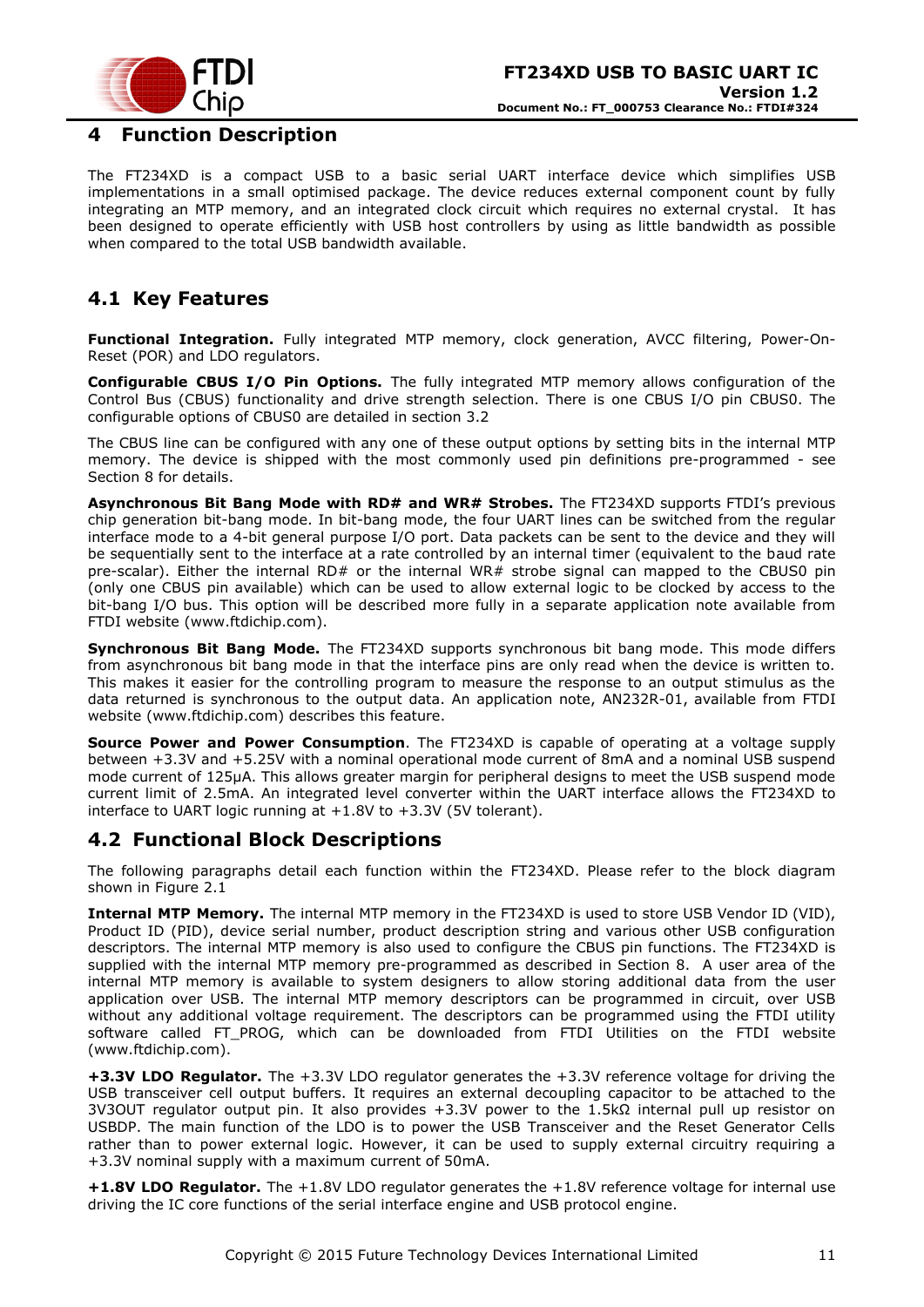

**USB Transceiver.** The USB Transceiver Cell provides the USB 1.1 / USB 2.0 full-speed physical interface to the USB cable. The output drivers provide +3.3V level slew rate control signalling, whilst a differential input receiver and two single ended input receivers provide USB data in, Single-Ended-0 (SE0) and USB reset detection conditions respectfully. This function also incorporates a 1.5kΩ pull up resistor on USBDP. The block also detects when connected to a USB power supply which will not enumerate the device but still supply power and may be used for battery charging.

**USB DPLL.** The USB DPLL cell locks on to the incoming NRZI USB data and generates recovered clock and data signals for the Serial Interface Engine (SIE) block.

**Internal 12MHz Oscillator -** The Internal 12MHz Oscillator cell generates a 12MHz reference clock. This provides an input to the x4 Clock Multiplier function. The 12MHz Oscillator is also used as the reference clock for the SIE, USB Protocol Engine and UART FIFO controller blocks.

**Clock Multiplier / Divider.** The Clock Multiplier / Divider takes the 12MHz input from the Internal Oscillator function and generates the 48MHz, 24MHz, 12MHz and 6MHz reference clock signals. The 48Mz clock reference is used by the USB DPLL and the Baud Rate Generator blocks.

**Serial Interface Engine (SIE).** The Serial Interface Engine (SIE) block performs the parallel to serial and serial to parallel conversion of the USB data. In accordance with the USB 2.0 specification, it performs bit stuffing/un-stuffing and CRC5/CRC16 generation. It also verifies the CRC on the USB data stream.

**USB Protocol Engine.** The USB Protocol Engine manages the data stream from the device USB control endpoint. It handles the low level USB protocol requests generated by the USB host controller and the commands for controlling the functional parameters of the UART in accordance with the USB 2.0 specification chapter 9.

**FIFO RX Buffer (512 bytes).** Data sent from the USB host controller to the UART via the USB data OUT endpoint is stored in the FIFO RX (receive) buffer. Data is removed from the buffer to the UART transmit register under control of the UART FIFO controller. (Rx relative to the USB interface).

**FIFO TX Buffer (512 bytes).** Data from the UART receive register is stored in the TX buffer. The USB host controller removes data from the FIFO TX Buffer by sending a USB request for data from the device data IN endpoint. (Tx relative to the USB interface).

**UART FIFO Controller.** The UART FIFO controller handles the transfer of data between the FIFO RX and TX buffers and the UART transmit and receive registers.

**UART Controller with Programmable Signal Inversion and High Drive.** Together with the UART FIFO Controller the UART Controller handles the transfer of data between the FIFO RX and FIFO TX buffers and the UART transmit and receive registers. It performs asynchronous 7 or 8 bit parallel to serial and serial to parallel conversion of the data on the RS232 (or RS422 or RS485) interface.

Control signals supported by UART mode include RTS, CTS. The UART Controller also provides a transmitter enable control signal pin option (TXDEN) to assist with interfacing to RS485 transceivers. RTS/CTS and XON / XOFF handshaking options are also supported. Handshaking is handled in hardware to ensure fast response times. The UART interface also supports the RS232 BREAK setting and detection conditions.

Additionally, the UART signals can each be individually inverted and have a configurable high drive strength capability (using FT\_PROG). Both these features are configurable in the MTP memory.

**Baud Rate Generator -** The Baud Rate Generator provides a 16x clock input to the UART Controller from the 48MHz reference clock. It consists of a 14 bit pre-scalar and 3 register bits which provide fine tuning of the baud rate (used to divide by a number plus a fraction or "sub-integer"). This determines the baud rate of the UART, which is programmable from 183 baud to 3 Mbaud.

The FT234XD supports all standard baud rates and non-standard baud rates from 183 Baud up to 3 Mbaud. Achievable non-standard baud rates are calculated as follows -

Baud Rate = 3000000 / (n + *x*)

Where 'n' can be any integer between 2 and  $16,384$  (=  $2<sup>14</sup>$ ) and 'x' can be a sub-integer of the value 0, 0.125, 0.25, 0.375, 0.5, 0.625, 0.75, or 0.875. When n = 1, *x* = 0, i.e. baud rate divisors with values between 1 and 2 are not possible.

This gives achievable baud rates in the range 183.1 baud to 3,000,000 baud. When a non-standard baud rate is required simply pass the required baud rate value to the driver as normal, and the FTDI driver will calculate the required divisor, and set the baud rate. See FTDI application note [AN232B-05](http://ftdichip.com/Documents/AppNotes/AN232B-05_BaudRates.pdf) on the [FTDI](http://www.ftdichip.com/)  [website](http://www.ftdichip.com/) [\(www.ftdichip.com\)](http://www.ftdichip.com/) for more details.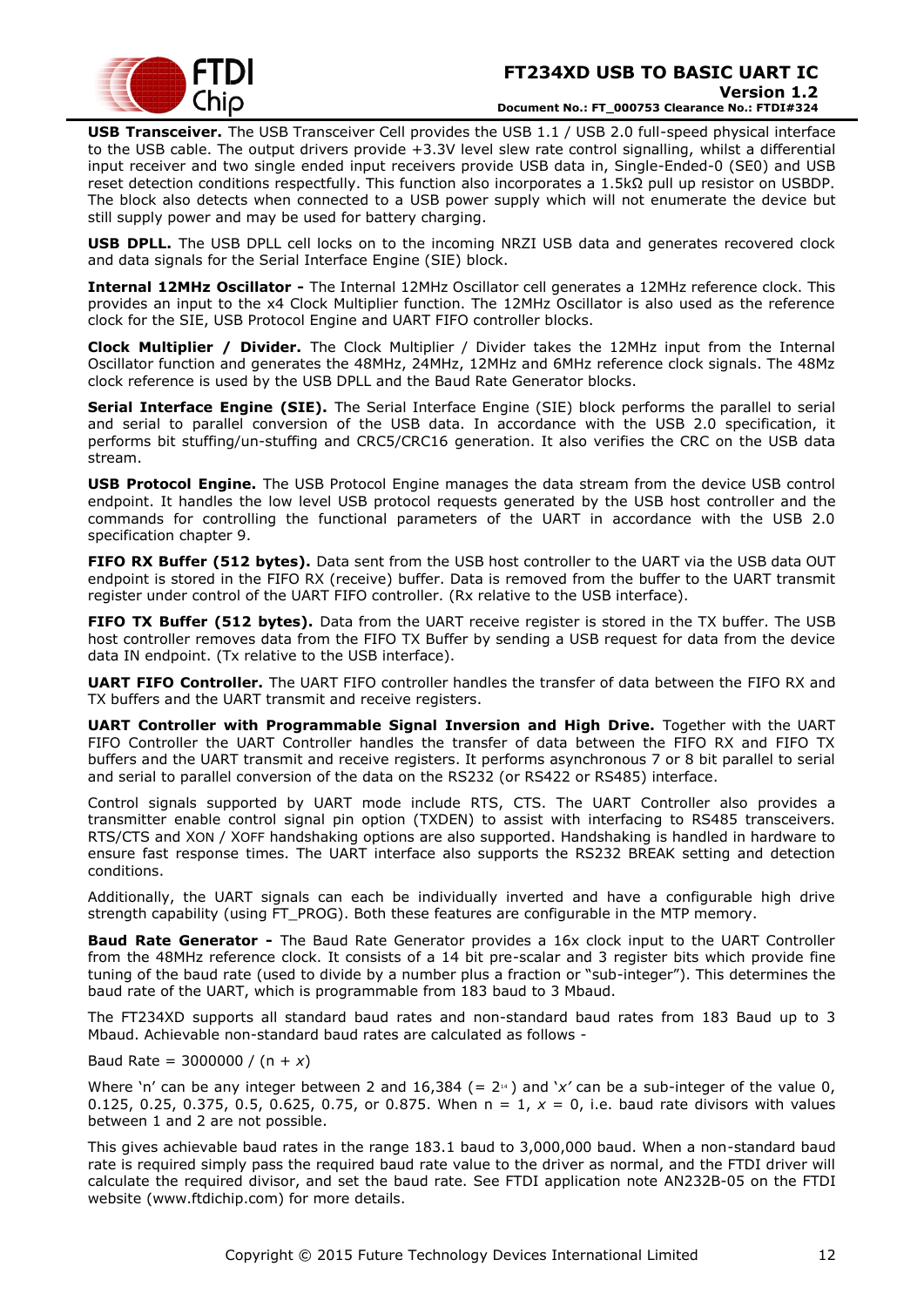

**RESET Generator -** The integrated Reset Generator Cell provides a reliable power-on reset to the device internal circuitry at power up. The RESET# input pin allows an external device to reset the FT234XD.

RESET# can be tied to VCC or left unconnected if not being used.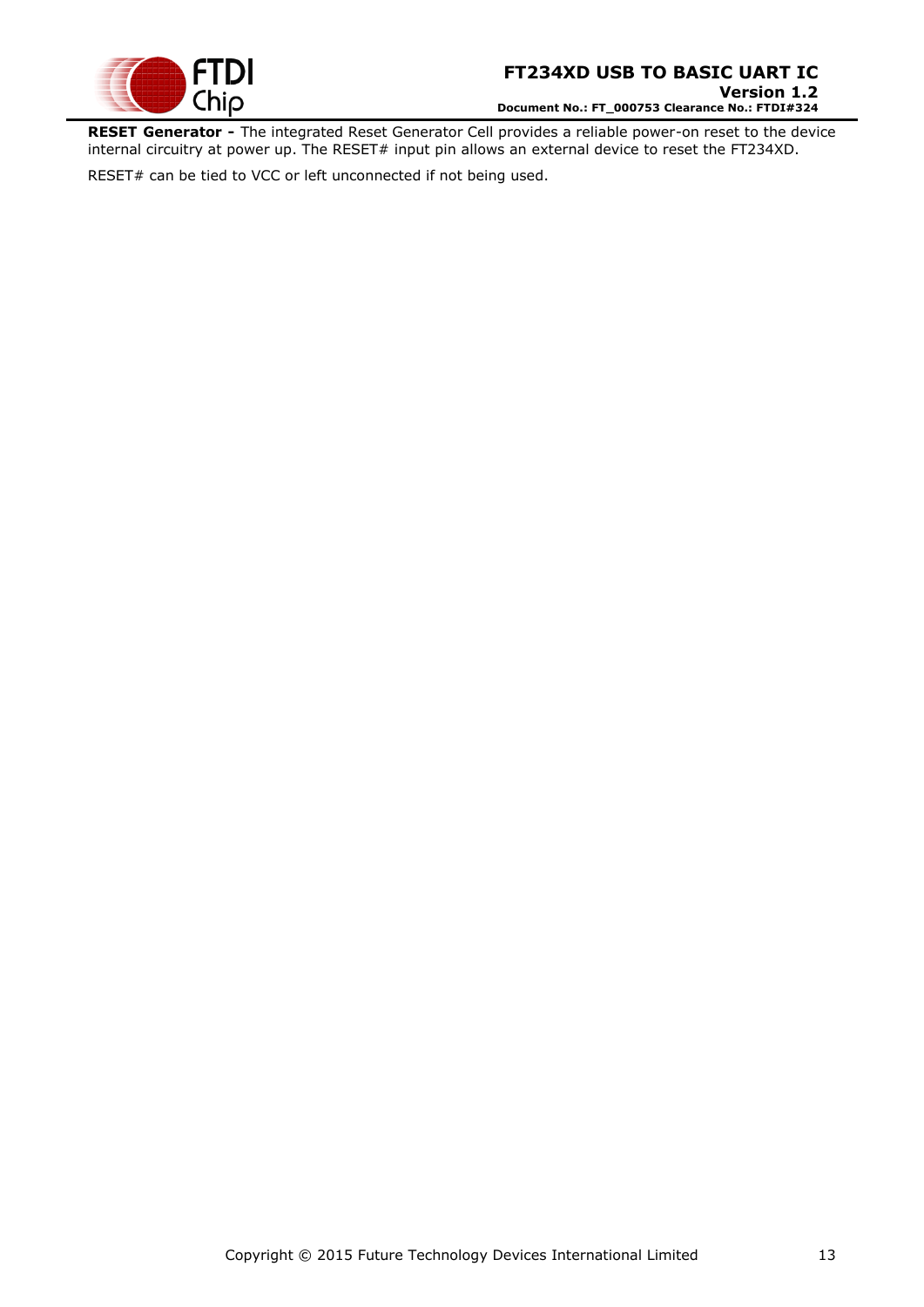

# <span id="page-13-0"></span>**5 Devices Characteristics and Ratings**

# <span id="page-13-1"></span>**5.1 Absolute Maximum Ratings**

The absolute maximum ratings for the FT234XD devices are as follows. These are in accordance with the Absolute Maximum Rating System (IEC 60134). Exceeding these may cause permanent damage to the device.

| <b>Parameter</b>                                                             | Value                                                                | <b>Unit</b> | <b>Conditions</b> |
|------------------------------------------------------------------------------|----------------------------------------------------------------------|-------------|-------------------|
| Storage Temperature                                                          | $-65$ °C to 150°C                                                    | Degrees C   |                   |
| Floor Life (Out of Bag) At Factory Ambient<br>(30°C / 60% Relative Humidity) | 168 Hours<br>(IPC/JEDEC J-<br>STD-033A MSL<br>Level 3<br>Compliant)* | Hours       |                   |
| Ambient Operating Temperature (Power<br>Applied)                             | -40°C to 85°C                                                        | Degrees C   |                   |
| MTTF FT234XD                                                                 | <b>TBD</b>                                                           | Hours       |                   |
| <b>VCC Supply Voltage</b>                                                    | $-0.3$ to $+5.5$                                                     | V           |                   |
| VCCIO IO Voltage                                                             | $-0.3$ to $+4.0$                                                     | $\vee$      |                   |
| DC Input Voltage - USBDP and USBDM                                           | $-0.5$ to $+3.63$                                                    | $\vee$      |                   |
| DC Input Voltage - High Impedance<br>Bi-directional (powered from VCCIO)     | $-0.3$ to $+5.8$                                                     | $\vee$      |                   |
| DC Output Current - Outputs                                                  | 22                                                                   | <b>mA</b>   |                   |

#### **Table 5.1 Absolute Maximum Ratings**

<span id="page-13-2"></span>\* If devices are stored out of the packaging beyond this time limit the devices should be baked before use. The devices should be ramped up to a temperature of +125°C and baked for up to 17 hours.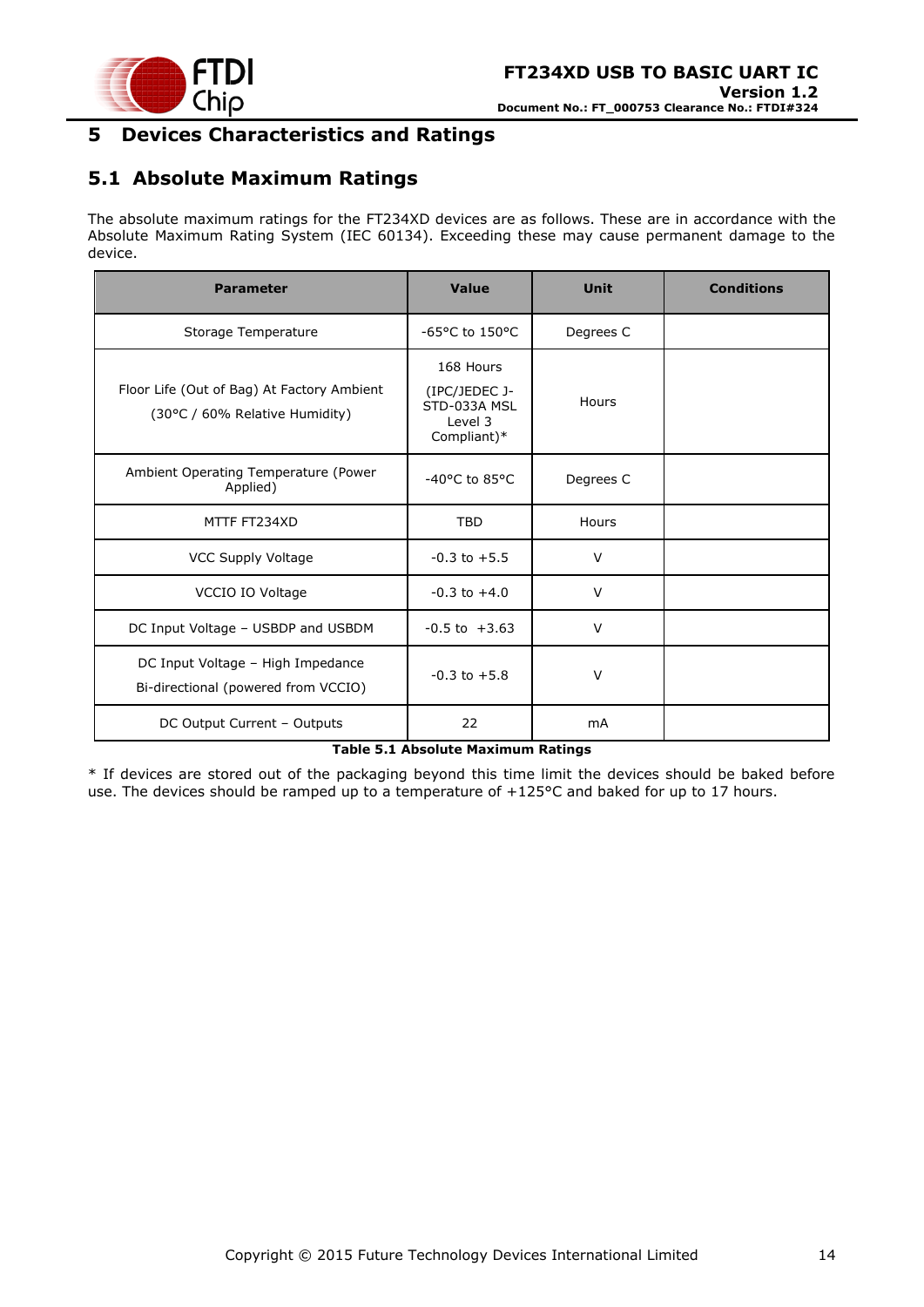

# <span id="page-14-0"></span>**5.2 DC Characteristics**

| <b>Parameter</b> | <b>Description</b>                       | <b>Minimum</b> | <b>Typical</b> | <b>Maximum</b> | <b>Units</b> | <b>Conditions</b>                                                                                         |
|------------------|------------------------------------------|----------------|----------------|----------------|--------------|-----------------------------------------------------------------------------------------------------------|
| <b>VCC</b>       | <b>VCC Operating Supply</b><br>Voltage   | 2.97           | 5              | 5.5            | V            | Normal Operation                                                                                          |
| VCC <sub>2</sub> | <b>VCCIO Operating</b><br>Supply Voltage | 1.62           |                | 3.63           | V            |                                                                                                           |
| Icc1             | <b>Operating Supply</b><br>Current       | 6.5            | 8              | 8.3            | mA           | Normal Operation                                                                                          |
| Icc2             | Operating Supply<br>Current              |                | 125            |                | μA           | <b>USB Suspend</b>                                                                                        |
| 3V <sub>3</sub>  | 3.3v regulator output                    | 2.97           | 3.3            | 3.63           | V            | VCC must be<br>greater than 3V3<br>otherwise 3V3OUT<br>is an input which<br>must be driven<br>with $3.3V$ |

DC Characteristics (Ambient Temperature = -40 $\degree$ C to +85 $\degree$ C)

<span id="page-14-1"></span>**Table 5.2 Operating Voltage and Current**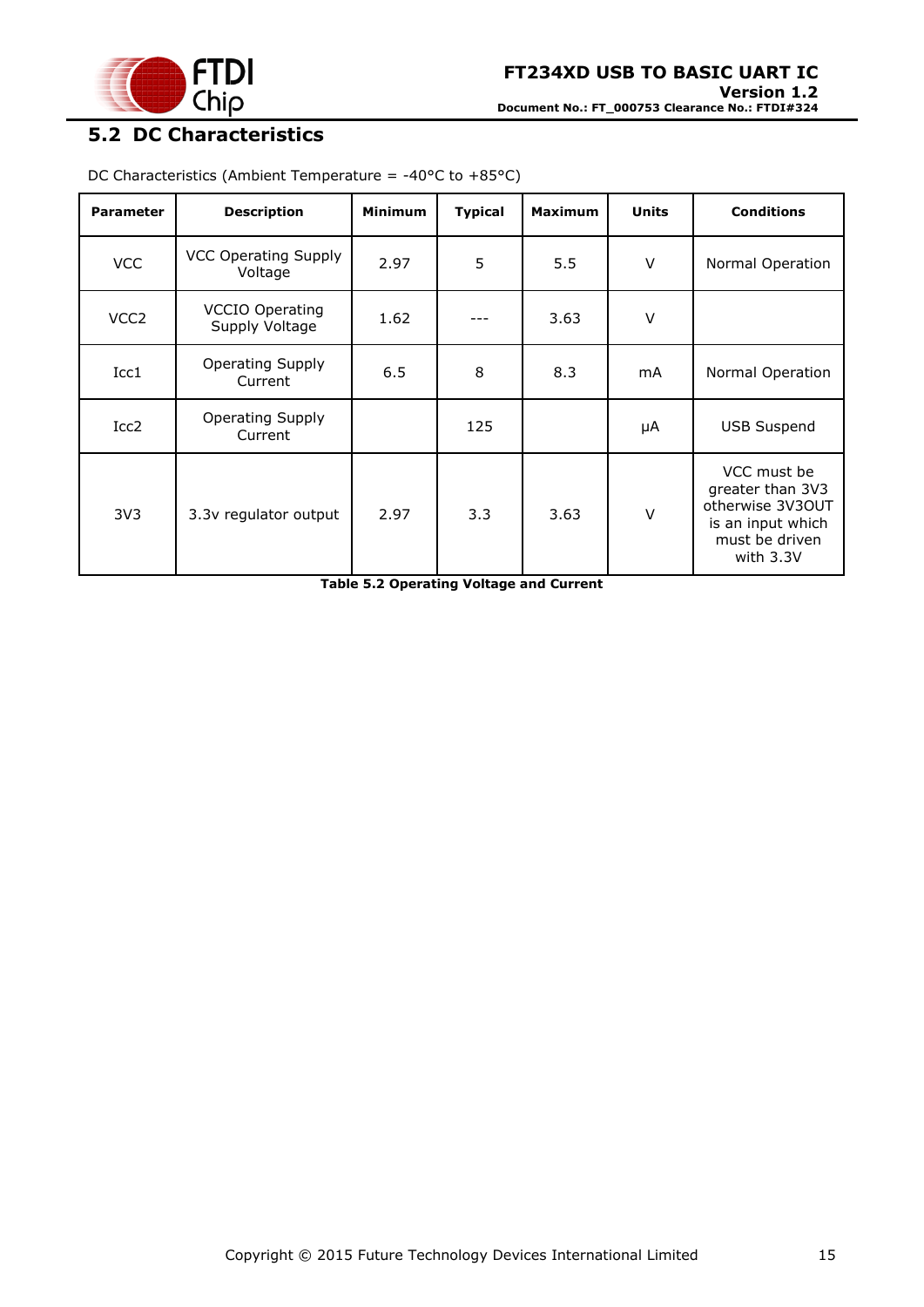### **Version 1.2**



**Document No.: FT\_000753 Clearance No.: FTDI#324**

| <b>Parameter</b> | <b>Description</b>                                  | <b>Minimum</b> | <b>Typical</b>   | <b>Maximum</b> | <b>Units</b> | <b>Conditions</b>                                |
|------------------|-----------------------------------------------------|----------------|------------------|----------------|--------------|--------------------------------------------------|
|                  |                                                     | 2.97           | <b>VCCIO</b>     | <b>VCCIO</b>   | $\vee$       | $Ioh = +/-2mA$<br>I/O Drive strength*<br>$= 4mA$ |
| Voh              | Output Voltage High                                 | 2.97           | <b>VCCIO</b>     | <b>VCCIO</b>   | $\vee$       | I/O Drive strength*<br>$= 8mA$                   |
|                  |                                                     | 2.97           | <b>VCCIO</b>     | <b>VCCIO</b>   | $\vee$       | I/O Drive strength*<br>$= 12mA$                  |
|                  |                                                     | 2.97           | VCCIO            | <b>VCCIO</b>   | $\vee$       | I/O Drive strength*<br>$= 16mA$                  |
|                  |                                                     |                | $\boldsymbol{0}$ | 0.4            | $\vee$       | $Iol = +/-2mA$<br>I/O Drive strength*<br>$= 4mA$ |
| Vol              | Output Voltage Low                                  |                | $\boldsymbol{0}$ | 0.4            | $\vee$       | I/O Drive strength*<br>$= 8mA$                   |
|                  |                                                     |                | $\pmb{0}$        | 0.4            | $\vee$       | I/O Drive strength*<br>$= 12mA$                  |
|                  |                                                     |                | $\boldsymbol{0}$ | 0.4            | $\vee$       | I/O Drive strength*<br>$= 16mA$                  |
| Vil              | Input low Switching<br>Threshold                    |                |                  | 0.8            | $\vee$       | <b>LVTTL</b>                                     |
| Vih              | Input High Switching<br>Threshold                   | 2.0            |                  |                | $\vee$       | <b>LVTTL</b>                                     |
| Vt               | Switching Threshold                                 |                | 1.49             |                | V            | <b>LVTTL</b>                                     |
| Vt-              | Schmitt trigger negative<br>going threshold voltage |                | 1.15             |                | V            |                                                  |
| $Vt+$            | Schmitt trigger positive<br>going threshold voltage |                | 1.64             |                | V            |                                                  |
| Rpu              | Input pull-up resistance                            | 40             | 75               | 190            | ΚΩ           | $Vin = 0$                                        |
| Rpd              | Input pull-down<br>resistance                       | 40             | 75               | 190            | KΩ           | $V$ in = $V$ CCIO                                |
| Iin              | Input Leakage Current                               | $-10$          | $+/-1$           | 10             | $\mu A$      | $Vin = 0$                                        |
| Ioz              | Tri-state output leakage<br>current                 | $-10$          | $+/-1$           | 10             | $\mu A$      | Vin = $5.5V$ or 0                                |

**Table 5.3 I/O Pin Characteristics VCCIO = +3.3V (except USB PHY pins)**

<span id="page-15-0"></span>\* The I/O drive strength and slow slew-rate are configurable in the MTP memory.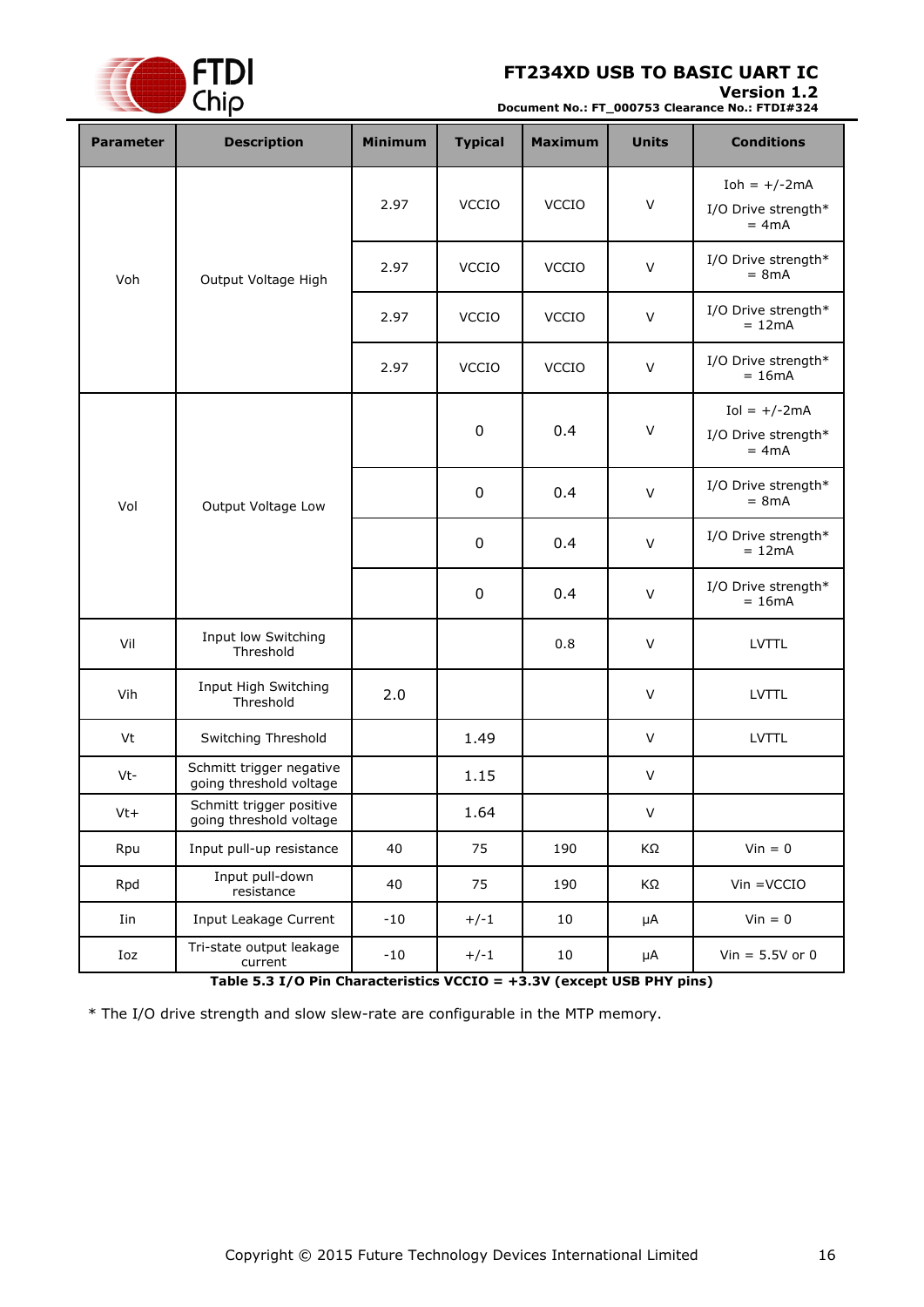### **Version 1.2**



**Document No.: FT\_000753 Clearance No.: FTDI#324**

| <b>Parameter</b> | <b>Description</b>                                  | <b>Minimum</b> | <b>Typical</b>   | <b>Maximum</b> | <b>Units</b> | <b>Conditions</b>                                |
|------------------|-----------------------------------------------------|----------------|------------------|----------------|--------------|--------------------------------------------------|
|                  |                                                     | 2.25           | <b>VCCIO</b>     | <b>VCCIO</b>   | $\vee$       | Ioh = $+/-2mA$<br>I/O Drive strength*<br>$= 4mA$ |
| Voh              | Output Voltage High                                 | 2.25           | <b>VCCIO</b>     | <b>VCCIO</b>   | $\vee$       | I/O Drive strength*<br>$= 8mA$                   |
|                  |                                                     | 2.25           | <b>VCCIO</b>     | <b>VCCIO</b>   | $\vee$       | I/O Drive strength*<br>$= 12mA$                  |
|                  |                                                     | 2.25           | <b>VCCIO</b>     | <b>VCCIO</b>   | $\vee$       | I/O Drive strength*<br>$= 16mA$                  |
|                  |                                                     |                | $\boldsymbol{0}$ | 0.4            | $\vee$       | $Iol = +/-2mA$<br>I/O Drive strength*<br>$= 4mA$ |
| Vol              | Output Voltage Low                                  |                | $\boldsymbol{0}$ | 0.4            | $\vee$       | I/O Drive strength*<br>$= 8mA$                   |
|                  |                                                     |                | $\boldsymbol{0}$ | 0.4            | $\vee$       | I/O Drive strength*<br>$= 12mA$                  |
|                  |                                                     |                | $\boldsymbol{0}$ | 0.4            | $\vee$       | I/O Drive strength*<br>$= 16mA$                  |
| Vil              | Input low Switching<br>Threshold                    |                |                  | 0.8            | V            | <b>LVTTL</b>                                     |
| Vih              | Input High Switching<br>Threshold                   | 0.8            |                  |                | $\vee$       | <b>LVTTL</b>                                     |
| Vt               | Switching Threshold                                 |                | 1.1              |                | $\vee$       | <b>LVTTL</b>                                     |
| Vt-              | Schmitt trigger negative<br>going threshold voltage |                | 0.8              |                | V            |                                                  |
| $Vt+$            | Schmitt trigger positive<br>going threshold voltage |                | $1.2\,$          |                | $\vee$       |                                                  |
| Rpu              | Input pull-up resistance                            | 40             | 75               | 190            | ΚΩ           | $Vin = 0$                                        |
| Rpd              | Input pull-down<br>resistance                       | 40             | 75               | 190            | ΚΩ           | $V$ in = $V$ CCIO                                |
| Iin              | Input Leakage Current                               | $-10$          | $+/-1$           | $10\,$         | $\mu A$      | $Vin = 0$                                        |
| Ioz              | Tri-state output leakage<br>current                 | $-10$          | $+/-1$           | 10             | $\mu A$      | Vin = $5.5V$ or 0                                |

**Table 5.4 I/O Pin Characteristics VCCIO = +2.5V (except USB PHY pins)**

<span id="page-16-0"></span>\* The I/O drive strength and slow slew-rate are configurable in the MTP memory.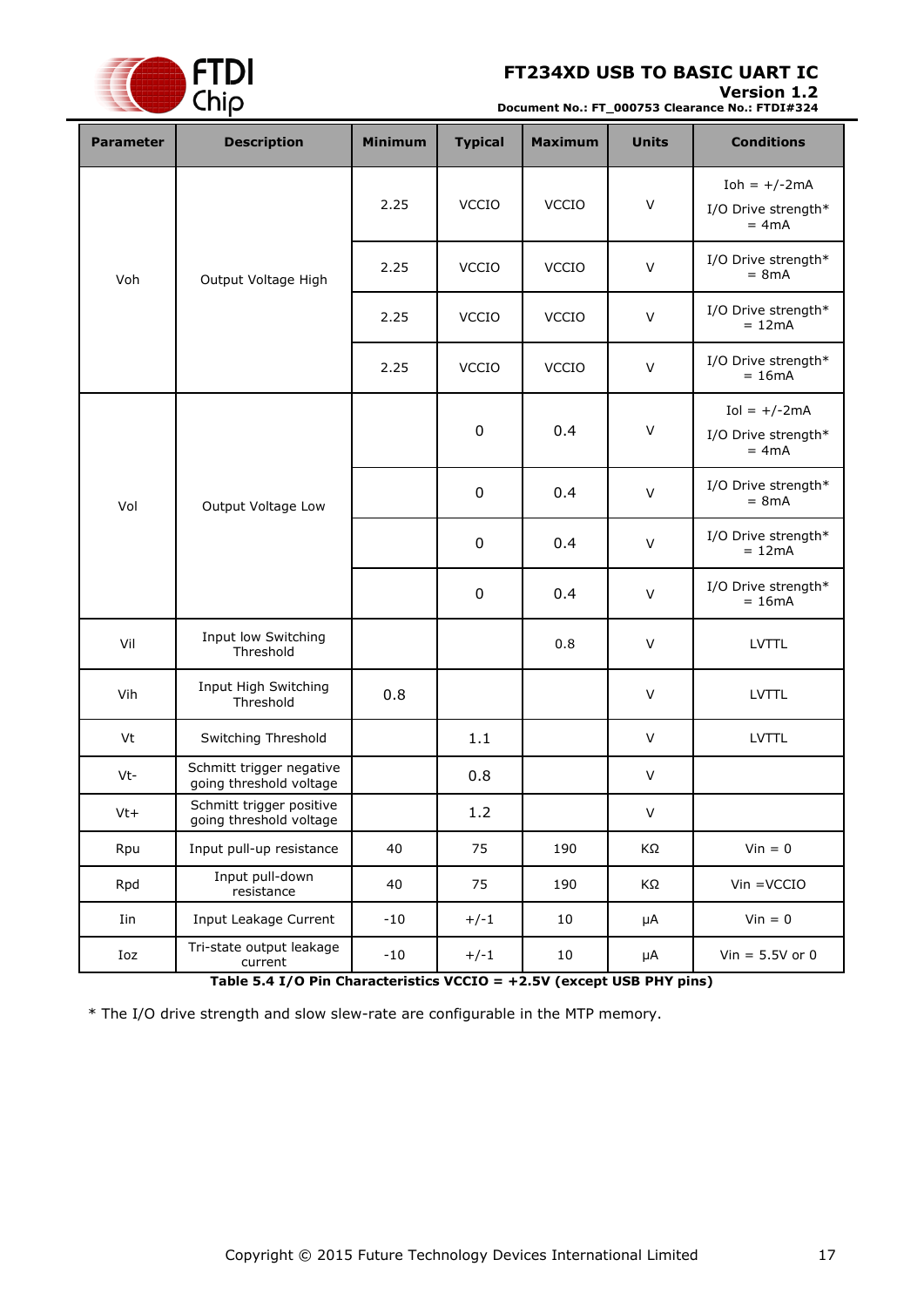### **Version 1.2**



**Document No.: FT\_000753 Clearance No.: FTDI#324**

| <b>Parameter</b>          | <b>Description</b>                                  | <b>Minimum</b> | <b>Typical</b>   | <b>Maximum</b> | <b>Units</b>                    | <b>Conditions</b>                                |
|---------------------------|-----------------------------------------------------|----------------|------------------|----------------|---------------------------------|--------------------------------------------------|
|                           |                                                     | 1.62           | <b>VCCIO</b>     | <b>VCCIO</b>   | $\vee$                          | Ioh = $+/-2mA$<br>I/O Drive strength*<br>$= 4mA$ |
| Voh                       | Output Voltage High                                 | 1.62           | <b>VCCIO</b>     | <b>VCCIO</b>   | $\vee$                          | I/O Drive strength*<br>$= 8mA$                   |
|                           |                                                     | 1.62           | <b>VCCIO</b>     | <b>VCCIO</b>   | $\vee$                          | I/O Drive strength*<br>$= 12mA$                  |
|                           |                                                     | 1.62           | <b>VCCIO</b>     | <b>VCCIO</b>   | $\vee$                          | I/O Drive strength*<br>$= 16mA$                  |
|                           |                                                     |                | $\boldsymbol{0}$ | 0.4            | $\vee$                          | $Iol = +/-2mA$<br>I/O Drive strength*<br>$= 4mA$ |
| Vol<br>Output Voltage Low |                                                     |                | $\boldsymbol{0}$ | 0.4            | $\vee$                          | I/O Drive strength*<br>$= 8mA$                   |
|                           |                                                     |                | $\boldsymbol{0}$ | 0.4            | $\vee$                          | I/O Drive strength*<br>$= 12mA$                  |
|                           |                                                     | $\mathbf 0$    | 0.4              | $\vee$         | I/O Drive strength*<br>$= 16mA$ |                                                  |
| Vil                       | Input low Switching<br>Threshold                    |                |                  | 0.77           | V                               | <b>LVTTL</b>                                     |
| Vih                       | Input High Switching<br>Threshold                   | 1.6            |                  |                | $\vee$                          | <b>LVTTL</b>                                     |
| Vt                        | Switching Threshold                                 |                | 0.77             |                | $\vee$                          | <b>LVTTL</b>                                     |
| Vt-                       | Schmitt trigger negative<br>going threshold voltage |                | 0.557            |                | V                               |                                                  |
| $Vt+$                     | Schmitt trigger positive<br>going threshold voltage |                | 0.893            |                | $\vee$                          |                                                  |
| Rpu                       | Input pull-up resistance                            | 40             | 75               | 190            | ΚΩ                              | $V$ in = 0                                       |
| Rpd                       | Input pull-down<br>resistance                       | 40             | 75               | 190            | ΚΩ                              | $V$ in = $VCCIO$                                 |
| Iin                       | Input Leakage Current                               | $-10$          | $+/-1$           | 10             | $\mu A$                         | $Vin = 0$                                        |
| Ioz                       | Tri-state output leakage<br>current                 | $-10$          | $+/-1$           | 10             | $\mu A$                         | Vin = $5.5V$ or 0                                |

**Table 5.5 I/O Pin Characteristics VCCIO = +1.8V (except USB PHY pins)**

<span id="page-17-0"></span>\* The I/O drive strength and slow slew-rate are configurable in the MTP memory.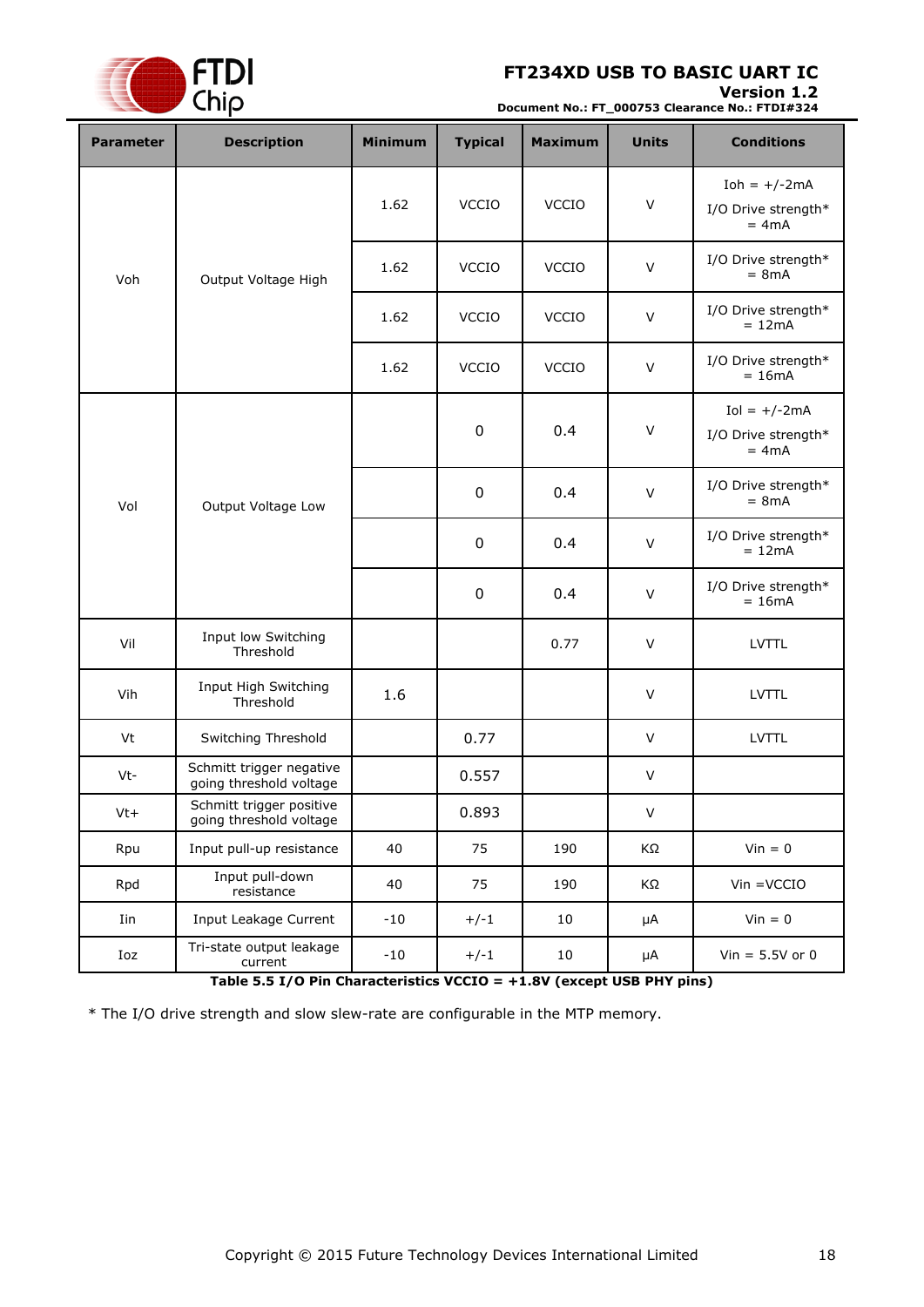

#### **Version 1.2**

**Document No.: FT\_000753 Clearance No.: FTDI#324**

| <b>Parameter</b> | <b>Description</b>                | <b>Minimum</b> | <b>Typical</b> | <b>Maximum</b> | <b>Units</b> | <b>Conditions</b> |
|------------------|-----------------------------------|----------------|----------------|----------------|--------------|-------------------|
| Voh              | Output Voltage High               | $VCC-0.2$      |                |                | V            |                   |
| Vol              | Output Voltage Low                |                |                | 0.2            | V            |                   |
| Vil              | Input low Switching<br>Threshold  |                |                | 0.8            | V            |                   |
| Vih              | Input High Switching<br>Threshold | 2.0            |                |                | v            |                   |

**Table 5.6 USB I/O Pin (USBDP, USBDM) Characteristics**

# <span id="page-18-2"></span><span id="page-18-0"></span>**5.3 MTP Memory Reliability Characteristics**

The internal 2048 Byte MTP memory has the following reliability characteristics:

| <b>Parameter</b> | <b>Value</b> | Unit   |
|------------------|--------------|--------|
| Data Retention   | 10           | Years  |
| Write Cycle      | 2,000        | Cycles |
| Read Cycle       | Unlimited    | Cycles |

| <b>Table 5.7 MTP Memory Characteristics</b> |  |  |
|---------------------------------------------|--|--|

# <span id="page-18-3"></span><span id="page-18-1"></span>**5.4 Internal Clock Characteristics**

The internal Clock Oscillator has the following characteristics:

| <b>Parameter</b>                       |                | <b>Unit</b> |         |               |  |
|----------------------------------------|----------------|-------------|---------|---------------|--|
|                                        | <b>Minimum</b> | Typical     | Maximum |               |  |
| Frequency of Operation<br>(see Note 1) | 11.98          | 12.00       | 12.02   | <b>MHz</b>    |  |
| Clock Period                           | 83.19          | 83.33       | 83.47   | ns            |  |
| Duty Cycle                             | 45             | 50          | 55      | $\frac{0}{0}$ |  |

**Table 5.8 Internal Clock Characteristics**

<span id="page-18-4"></span>Note 1: Equivalent to +/-1667ppm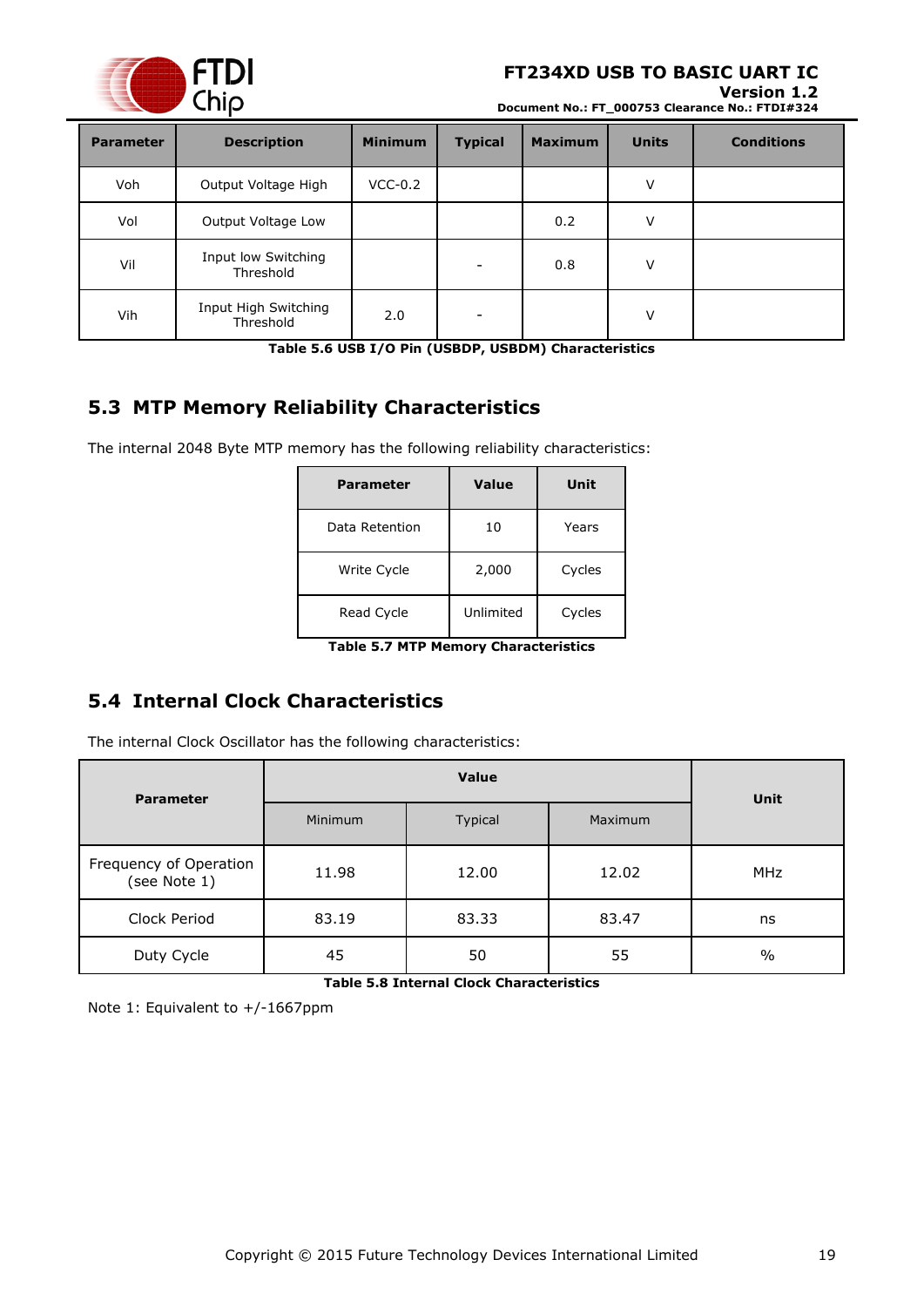

# <span id="page-19-0"></span>**6 USB Power Configurations**

The following sections illustrate possible USB power configurations for the FT234XD. The illustrations have omitted pin numbers for ease of understanding since the pins differ between the FT234XDS and FT234XDQ package options.

All USB power configurations illustrated apply to both package options for the FT234XD device. Please refer to Section [9](#page-30-0) for the package option pin-out and signal descriptions.

# <span id="page-19-1"></span>**6.1 USB Bus Powered Configuration**



#### **Figure 6.1 Bus Powered Configuration**

<span id="page-19-2"></span>[Figure 6.1](#page-19-2) Illustrates the FT234XD in a typical USB bus powered design configuration. A USB bus powered device gets its power from the USB bus. Basic rules for USB bus power devices are as follows –

- i) On plug-in to USB, the device should draw no more current than 100mA.
- ii) In USB Suspend mode the device should draw no more than 2.5mA.
- iii) A bus powered high power USB device (one that draws more than 100mA) should use the CBUS pin configured as PWREN# and use it to keep the current below 100mA on plug-in and 2.5mA on USB suspend.
- iv) A device that consumes more than 100mA cannot be plugged into a USB bus powered hub.
- v) No device can draw more than 500mA from the USB bus.

The power descriptors in the internal MTP memory of the FT234XD should be programmed to match the current drawn by the device.

A ferrite bead is connected in series with the USB power supply to reduce EMI noise from the FT234XD and associated circuitry being radiated down the USB cable to the USB host. The value of the Ferrite Bead depends on the total current drawn by the application. A suitable range of Ferrite Beads is available from Laird Technologies [\(http://www.lairdtech.com\)](http://www.lairdtech.com/) for example Laird Technologies Part # MI0805K601R-10.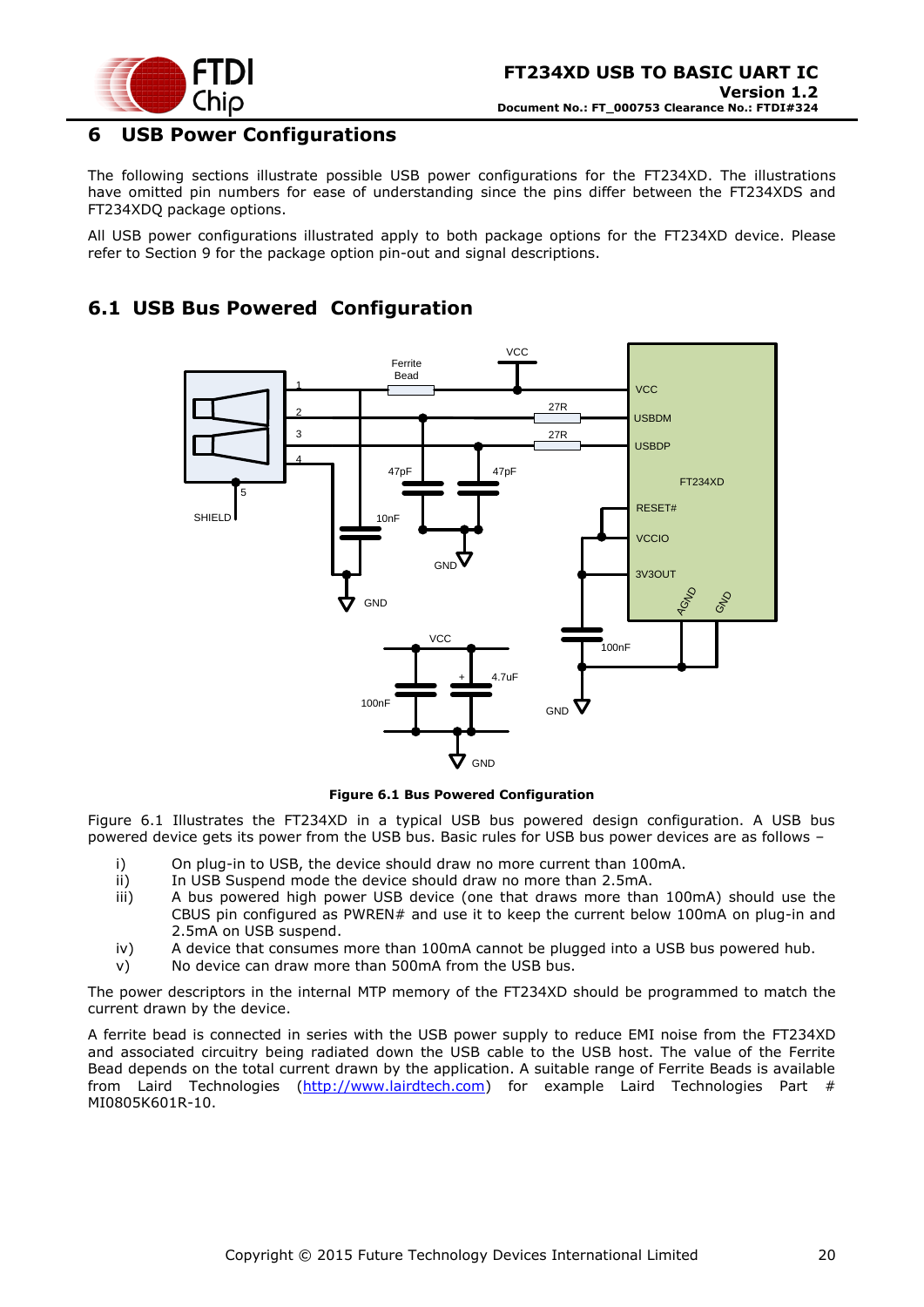

# <span id="page-20-0"></span>**6.2 Self Powered Configuration**



**Figure 6.2 Self Powered Configuration**

<span id="page-20-1"></span>[Figure 6.2](#page-20-1) illustrates the FT234XD in a typical USB self powered configuration. A USB self powered device gets its power from its own power supply, VCC, and does not draw current from the USB bus. The basic rules for USB self powered devices are as follows –

- i) A self powered device should not force current down the USB bus when the USB host or hub controller is powered down.
- ii) A self powered device can use as much current as it needs during normal operation and USB suspend as it has its own power supply.
- iii) A self powered device can be used with any USB host, a bus powered USB hub or a self powered USB hub.

The power descriptor in the internal MTP memory of the FT234XD should be programmed to a value of zero (self powered).

In order to comply with the first requirement above, the USB bus power (pin 1) is used to control the VBUS\_Sense pin of the FT2234XD device. When the USB host or hub is powered up an internal 1.5kΩ resistor on USBDP is pulled up to +3.3V, thus identifying the device as a full speed device to the USB host or hub. When the USB host or hub is powered off, VBUS\_Sense pin will be low and the FT234XD is held in a suspend state. In this state the internal 1.5kΩ resistor is not pulled up to any power supply (hub or host is powered down), so no current flows down USBDP via the 1.5kΩ pull-up resistor. Failure to do this may cause some USB host or hub controllers to power up erratically.

[Figure 6.2](#page-20-1) illustrates a self powered design which has a +3.3V to +5.25V supply.

Note:

1. When the FT234XD is in reset, the UART interface I/O pins are tri-stated. Input pins have internal 75kΩ pull-up resistors to VCCIO, so they will gently pull high unless driven by some external logic.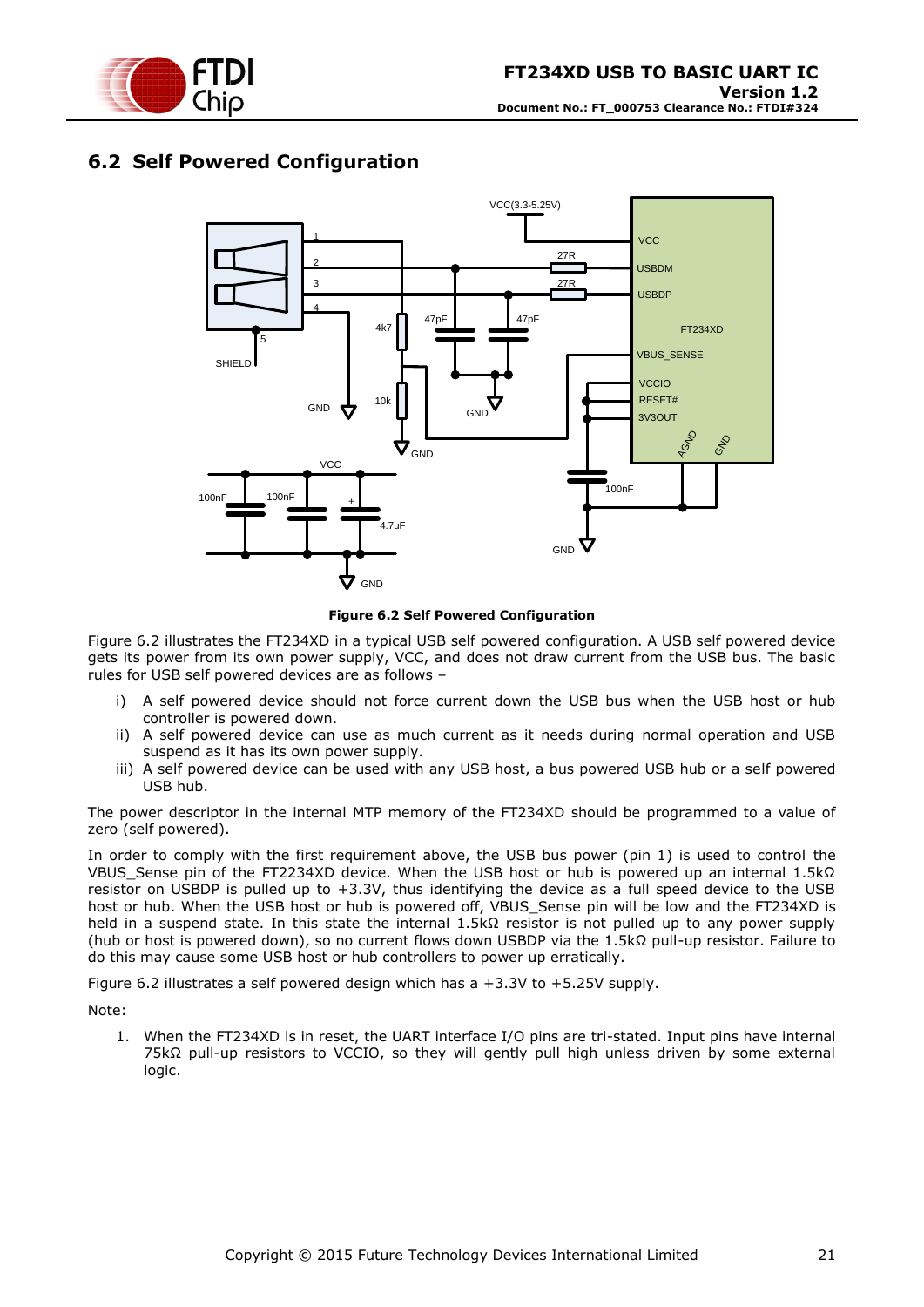

# <span id="page-21-0"></span>**6.3 USB Bus Powered with Power Switching Configuration**



**Figure 6.3 Bus Powered with Power Switching Configuration**

<span id="page-21-1"></span>A requirement of USB bus powered applications, is when in USB suspend mode, the application draws a total current of less than 2.5mA. This requirement includes external logic. Some external logic has the ability to power itself down into a low current state by monitoring the PWREN# signal. For external logic that cannot power itself down in this way, the FT234XD provides a simple but effective method of turning off power during the USB suspend mode.

[Figure 6.3](#page-21-1) shows an example of using a discrete P-Channel MOSFET to control the power to external logic. A suitable device to do this is an International Rectifier (www.irf.com) IRLML6402, or equivalent. It is recommended that a "soft start" circuit consisting of a 1kΩ series resistor and a 0.1μF capacitor is used to limit the current surge when the MOSFET turns on. Without the soft start circuit it is possible that the transient power surge, caused when the MOSFET switches on, will reset the FT234XD or the USB host/hub controller. The soft start circuit example shown in [Figure 6.3](#page-21-1) powers up with a slew rate of approximaely12.5V/ms. Thus supply voltage to external logic transitions from GND to +5V in approximately 400 microseconds.

As an alternative to the MOSFET, a dedicated power switch IC with inbuilt "soft-start" can be used. A suitable power switch IC for such an application is the Micrel [\(www.micrel.com\)](file://///glaspssv1/General/Engineering/Engineering%20_Documents/DS_FT232R/DS_FT232R_V200/www.micrel.com) MIC2025-2BM or equivalent.

With power switching controlled designs the following should be noted:

- i) The external logic to which the power is being switched should have its own reset circuitry to automatically reset the logic when power is re-applied when moving out of suspend mode.
- ii) Set the Pull-down on Suspend option in the internal FT234XD MTP memory.
- iii) The CBUS0 Pin should be configured as PWREN# in the internal FT234XD MTP memory, and used to switch the power supply to the external circuitry.
- iv) For USB high-power bus powered applications (one that consumes greater than 100mA, and up to 500mA of current from the USB bus), the power consumption of the application must be set in the Max Power field in the internal FT234XD MTP memory. A high-power bus powered application uses the descriptor in the internal FT234XD MTP memory to inform the system of its power requirements.
- v) PWREN# gets its VCC from VCCIO. For designs using 3V3 logic, ensure VCCIO is not powered down using the external logic. In this case use the +3V3OUT.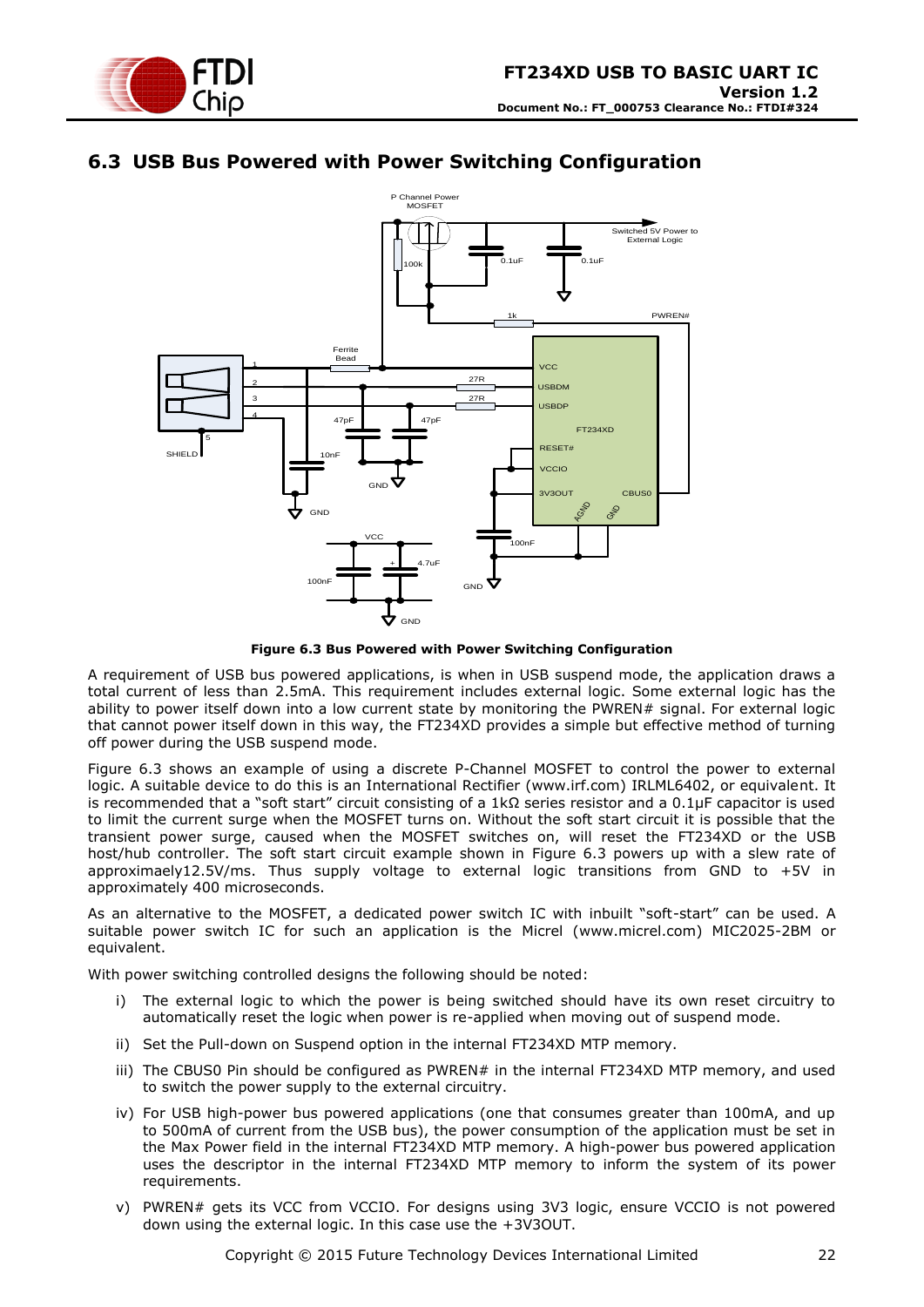

# <span id="page-22-0"></span>**7 Application Examples**

The following sections illustrate possible applications of the FT234XD.

# <span id="page-22-1"></span>**7.1 USB to RS232 Converter**





<span id="page-22-2"></span>An example of using the FT234XD as a USB to RS232 converter is illustrated in Figure 7.1. In this application, a 3V3 TTL to RS232 Level Converter IC is used on the serial UART interface of the FT234XD to convert the 3V3 levels of the FT234XD to RS232 levels. This level shift can be done using line drivers from a variety of vendors e.g. Zywyn. A useful feature on some of these devices is the SHDN# pin which can be used to power down the device to a low quiescent current during USB suspend mode.

A suitable level shifting device is the Zywyn ZT3222F which is capable of RS232 communication at up to 1000k baud.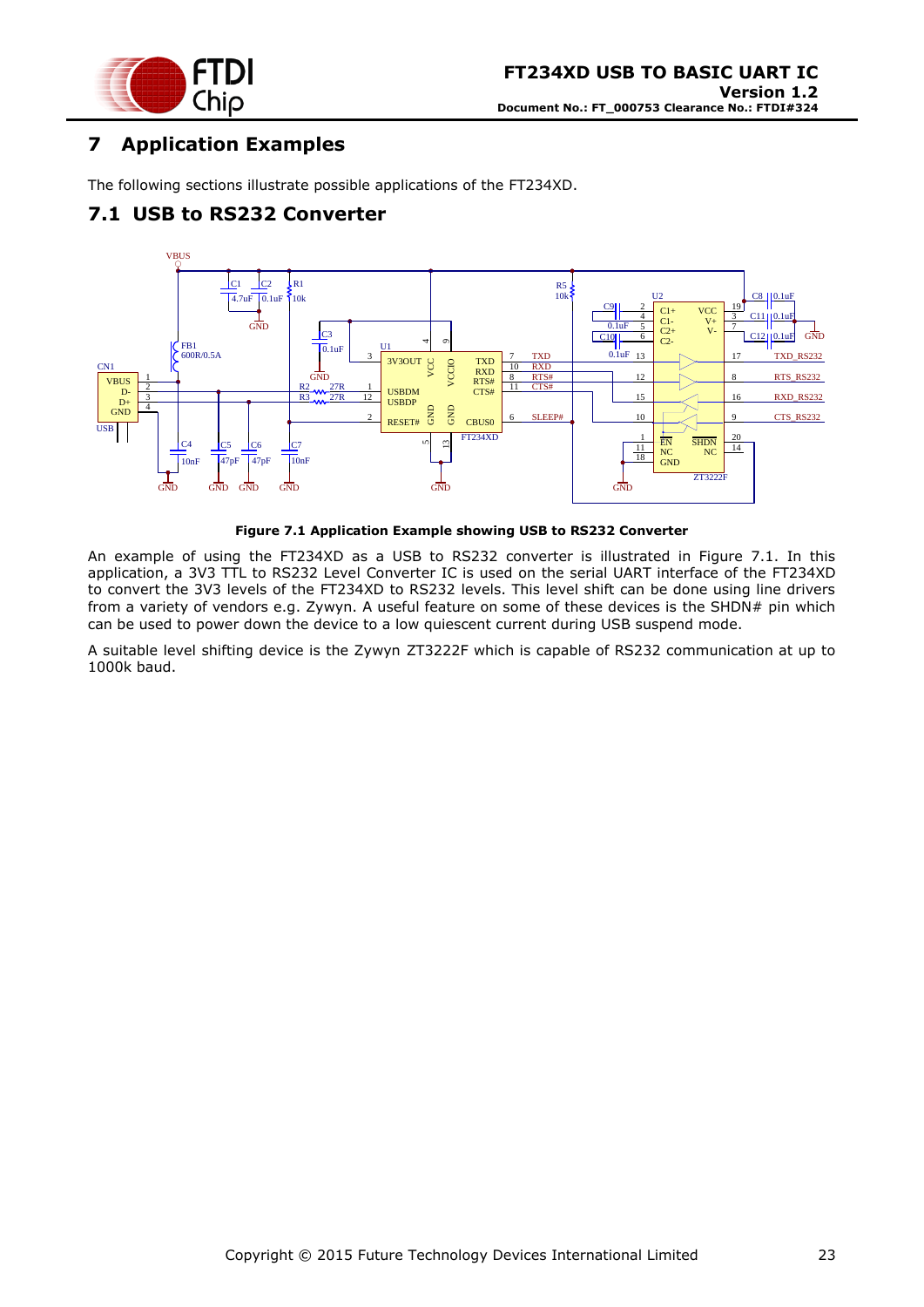

# <span id="page-23-0"></span>**7.2 USB to RS485 Coverter**



#### **Figure 7.2 Application Example Showing USB to RS485 Converter**

<span id="page-23-1"></span>An example of using the FT234XD as a USB to RS485 converter is shown in Figure 7.2. In this application, a 3V3-TTL to RS485 level converter IC is used on the serial UART interface of the FT234XD to convert the TTL levels of the FT234XD to RS485 levels.

This example uses the Zywyn ZT485EEN device. Equivalent devices are available from Maxim and Analogue Devices. The ZT485EEN is a RS485 device in a compact 8 pin SOP package. It has separate enables on both the transmitter and receiver. With RS485, the transmitter is only enabled when a character is being transmitted from the UART

The TXDEN signal CBUS pin option on the FT234XD is provided for exactly this purpose and so the transmitter enable is wired to CBUS which has been configured as TXDEN. Note that the TXDEN is activated 1 bit period before the start bit. TXDEN is deactivated at the same time as the stop bit. This is not configurable.

RS485 is a multi-drop network; so many devices can communicate with each other over a two wire cable interface. The RS485 cable requires to be terminated at each end of the cable. A link (which provides the 120Ω termination) allows the cable to be terminated if the ZT3485 is physically positioned at either end of the cable.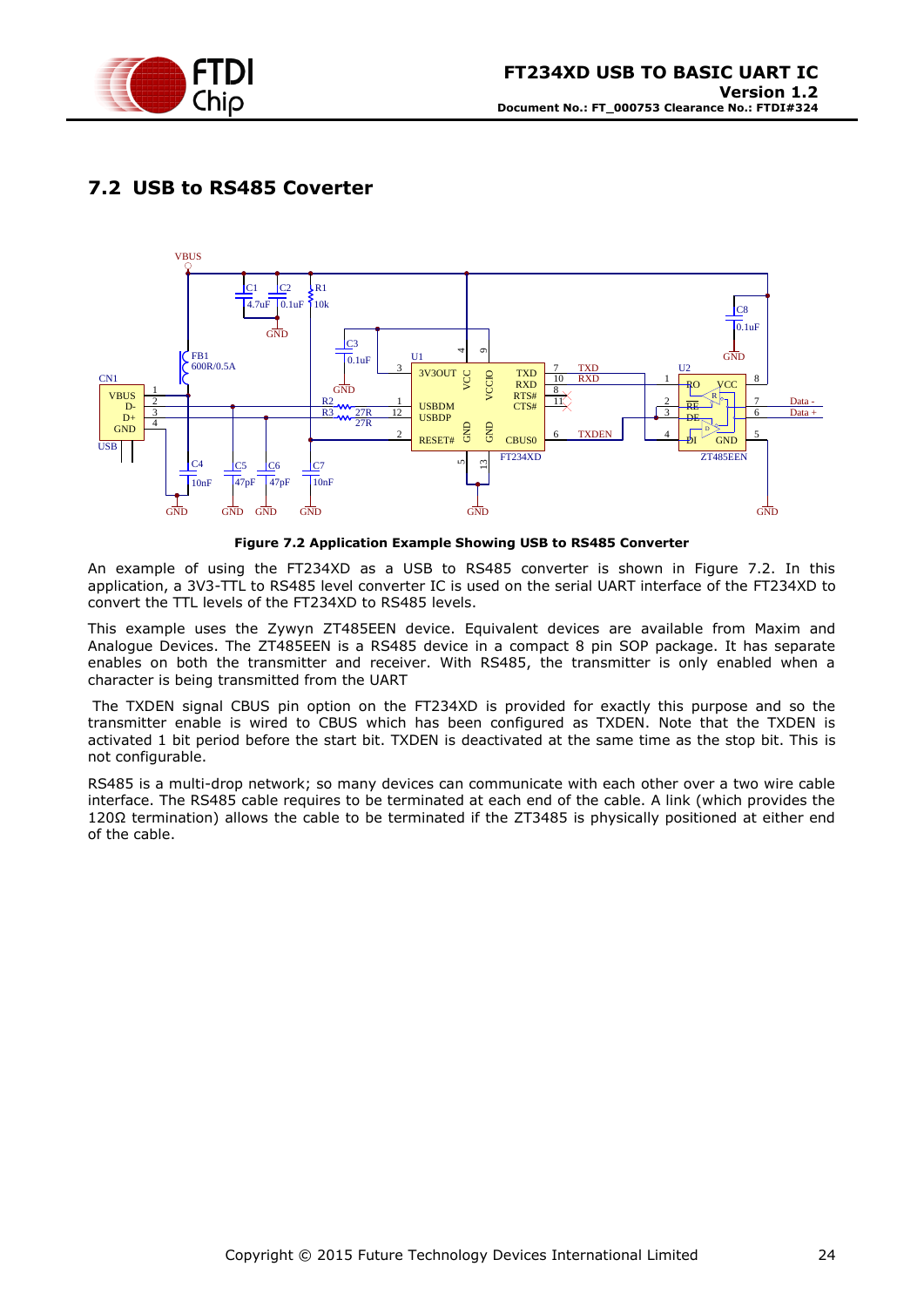

# <span id="page-24-0"></span>**7.3 USB to RS422 Converter**



**Figure 7.3 USB to RS422 Converter Configuration**

<span id="page-24-1"></span>An example of using the FT234XD as a USB to RS422 converter is shown in Figure 7.3. In this application, two TTL to RS422 Level Converter ICs are used on the serial UART interface of the FT234XD to convert the TTL levels of the FT234XD to RS422 levels. There are many suitable level converter devices available. This example uses Zywyn ZT490E devices. P-Channel MOSFET connected in the VCC line of ZT490E ensures that USB standby current of 2.5mA is not exceeded.

The ZT490E is specified to transmit and receive data at a rate of up to 10 Mbaud. In this example the maximum data rate is limited to 3 Mbaud by the FT234XD.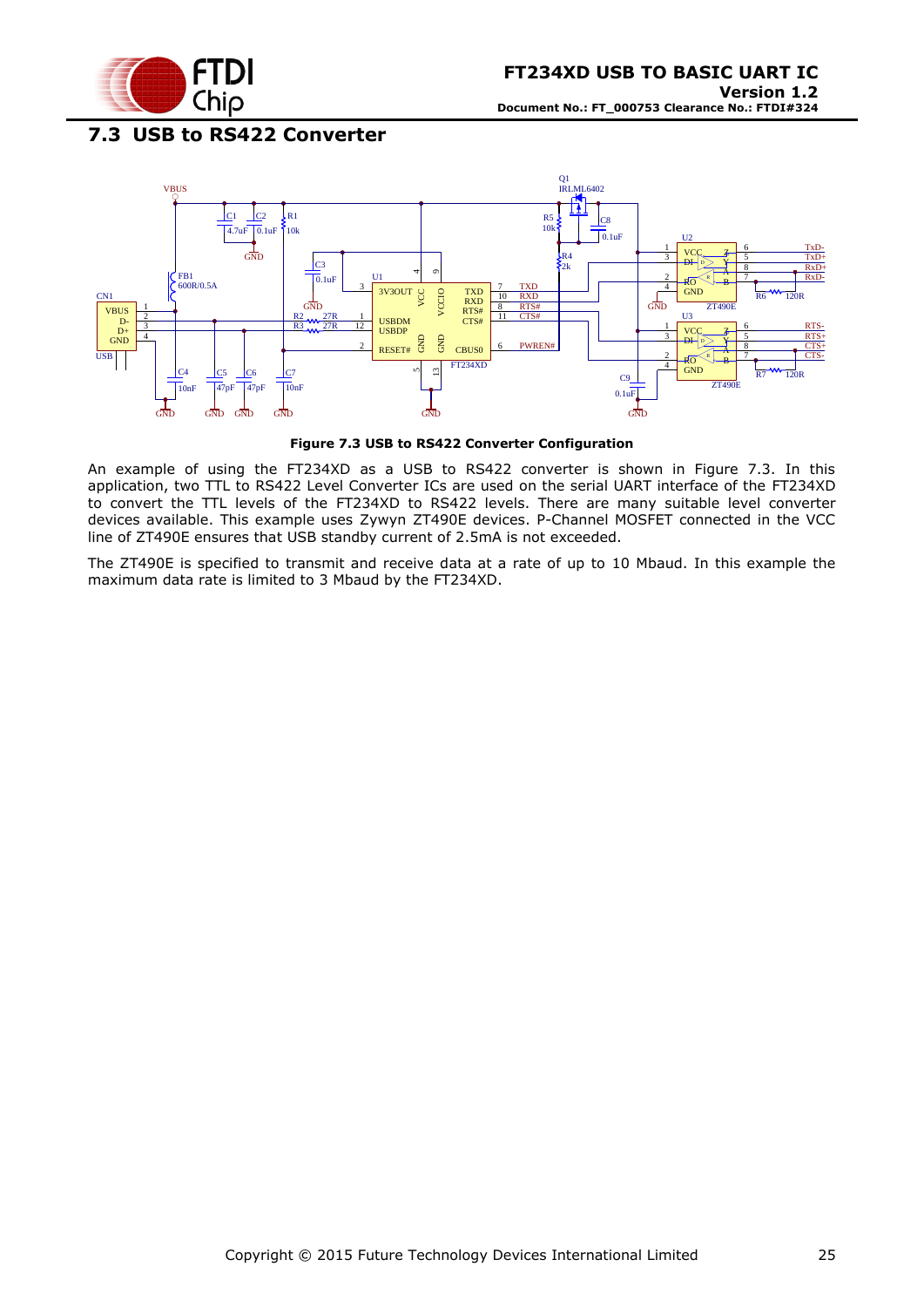

# <span id="page-25-0"></span>**7.4 USB Battery Charging Detection**

A recent addition to the USB specification [\(http://www.usb.org/developers/docs/devclass\\_docs/BCv1.2\\_070312.zip\)](http://www.usb.org/developers/docs/devclass_docs/BCv1.2_070312.zip) is to allow for additional charging profiles to be used for charging batteries in portable devices. These charging profiles do not enumerate the USB port of the peripheral. The FT234XD device will detect that a USB compliant dedicated charging port (DCP) is connected. Once detected while in suspend mode, a battery charge detection signal is provided to allow external logic to switch to charging mode as opposed to operation mode.



**Figure 7.4 USB Battery Charging Detection**

<span id="page-25-1"></span>To use the FT234XD with battery charging detection the CBUS0 pin must be reprogrammed to allow for the BCD Charger output to switch the external charger circuitry on. The CBUS0 pin is configured in the internal MTP memory with the free utility FT\_PROG. If the charging circuitry requires an active low signal to enable it, the CBUS0 pin can be programmed to BCD Charger# as an alternative.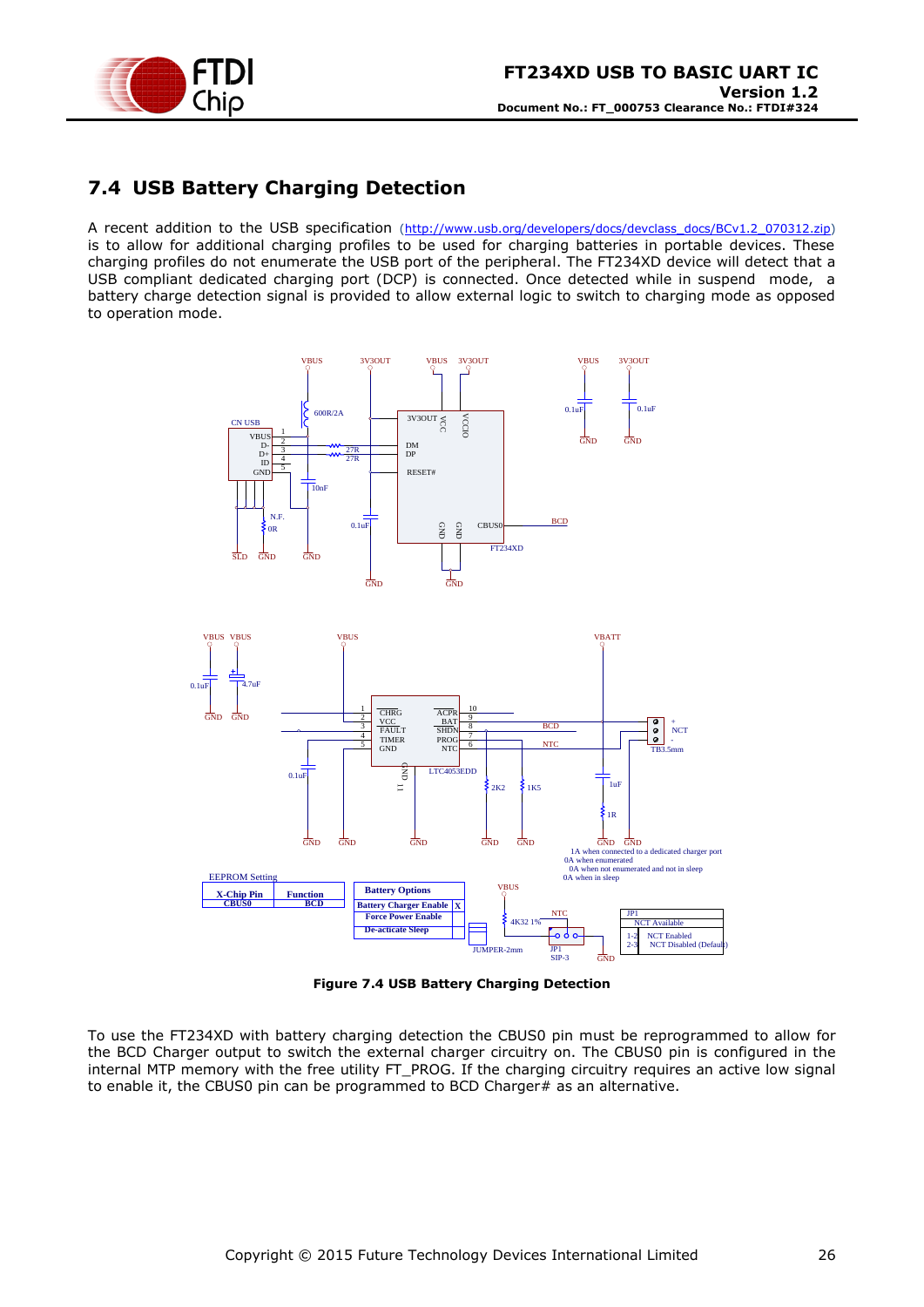

When connected to a USB compliant dedicated charging port (DCP, as opposed to a standard USB host) the device USB signals will be shorted together and the device suspended. The BCD charger signal will bring the LTC4053 out of suspend and allow battery charging to start. The charge current in the example above is 1A as defined by the resistance on the PROG pin.

To calculate the equivalent resistance on the PROG pin select a charge current, then Res =  $1500V/I<sub>chq</sub>$ For more configuration options of the LTC4053 refer to:

AN 175 Battery Charging Over USB

Note: If the FT234XD is connected to a standard host port such that the device is enumerated the battery charge detection signal is inactive as the device will not be in suspend.

# <span id="page-26-0"></span>**7.5 LED Interface**

The CBUS0 I/O pin can be configured to drive an LED. The FT234XD has 3 configuration options for driving LEDs from the CBUS. These are TXLED#, RXLED#, and TX&RXLED#. Refer to Section [3.2](#page-7-0) for configuration options.



**Figure 7.5 Single LED Configuration**

<span id="page-26-1"></span>An example of using the FT234XD to drive an LED is shown in [Figure 7.57.](#page-26-1) In this example the CBUS0 pin is used to indicate when data is being transmitted or received by the device (TX&RXLED). In this configuration the FT234XD will drive only a single LED.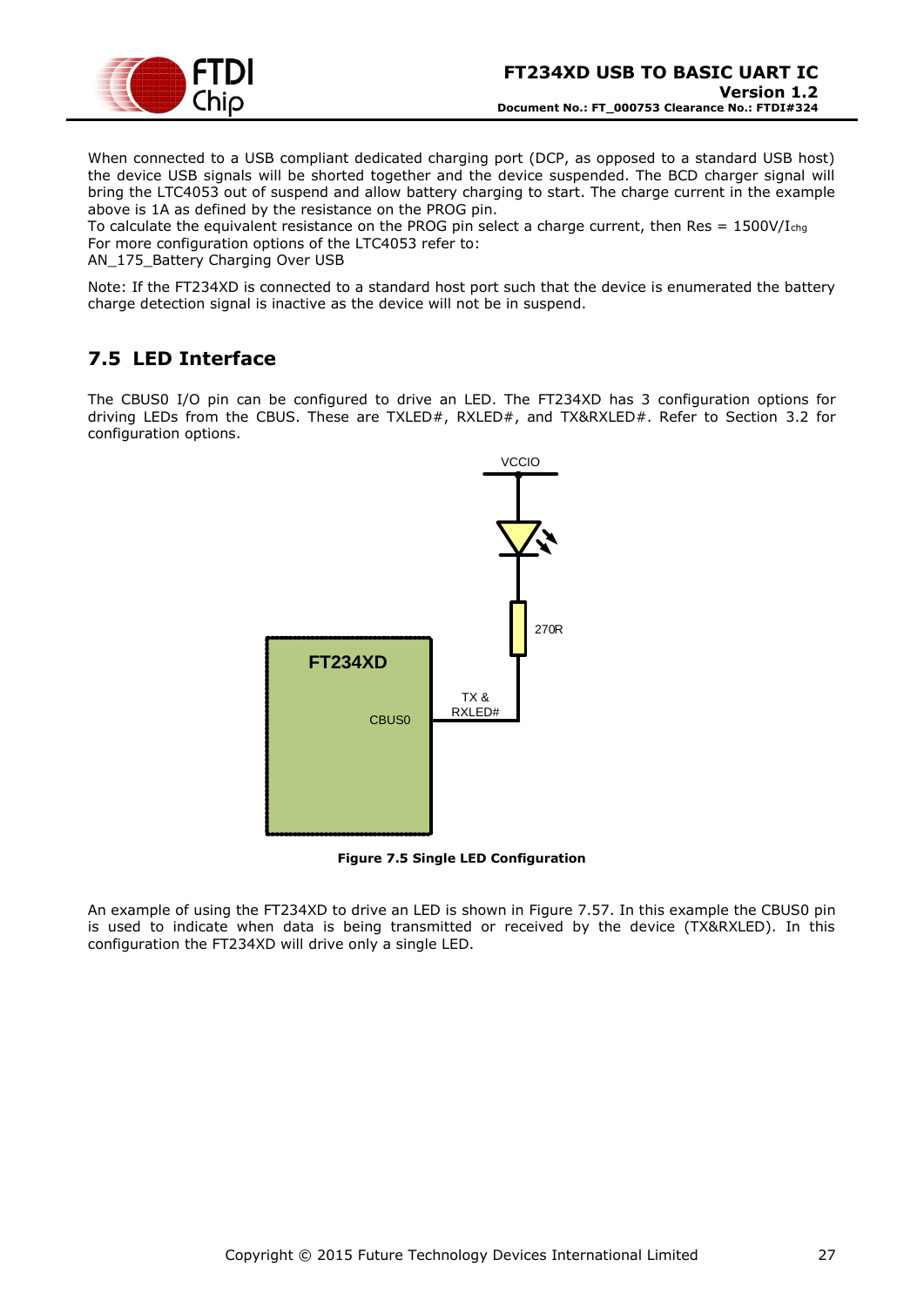

# <span id="page-27-0"></span>**8 Internal MTP Memory Configuration**

The FT234XD includes an internal MTP memory which holds the USB configuration descriptors, other configuration data for the chip and also user data areas. Following a power-on reset or a USB reset the FT234XD will scan its internal MTP memory and read the USB configuration descriptors stored there.

In many cases, the default values programmed into the MTP memory will be suitable and no reprogramming will be necessary. The defaults can be found in Section [8.1.](#page-27-1)

The MTP memory in the FT234XD can be programmed over USB if the values need to be changed for a particular application. Further details of this are provided from section [8.2](#page-28-0) onwards.

Users who do not have their own USB Vendor ID but who would like to use a unique Product ID in their design can apply to FTDI for a free block of unique PIDs. See TN\_100 – USB Vendor ID/Product ID Guidelines for more details.

### <span id="page-27-1"></span>**8.1 Default Values**

The default factory programmed values of the internal MTP memory are shown in [Table 8.1.](#page-28-2)

| <b>Parameter</b>                      | <b>Value</b>                 | <b>Notes</b>                                                                                                                                                           |
|---------------------------------------|------------------------------|------------------------------------------------------------------------------------------------------------------------------------------------------------------------|
| USB Vendor ID (VID)                   | 0403h                        | FTDI default VID (hex)                                                                                                                                                 |
| USB Product UD (PID)                  | 6015h                        | FTDI default PID (hex)                                                                                                                                                 |
| Serial Number Enabled?                | Yes                          |                                                                                                                                                                        |
| Serial Number                         | See Note                     | A unique serial number is generated and<br>programmed into the MTP memory during device<br>final test.                                                                 |
| Pull down I/O Pins in USB<br>Suspend  | <b>Disabled</b>              | Enabling this option will make the device pull down<br>on the UART interface lines when in USB suspend<br>mode (PWREN# is high).                                       |
| Manufacturer Name                     | <b>FTDI</b>                  |                                                                                                                                                                        |
| <b>Product Description</b>            | FT234XD BASIC<br><b>UART</b> |                                                                                                                                                                        |
| Max Bus Power Current                 | 90mA                         |                                                                                                                                                                        |
| Power Source                          | <b>Bus Powered</b>           |                                                                                                                                                                        |
| Device Type                           | FT234XD                      |                                                                                                                                                                        |
| <b>USB Version</b>                    | 0200                         | Returns USB 2.0 device description to the host.<br>Note: The device is a USB 2.0 Full Speed device<br>(12Mb/s) as opposed to a USB 2.0 High Speed<br>device (480Mb/s). |
| Remote Wake Up                        | <b>Disabled</b>              | Taking RI# low will wake up the USB host controller<br>from suspend in approximately 20 ms.                                                                            |
| <b>DBUS Drive Current</b><br>Strength | 4mA                          | Options are 4mA, 8mA, 12mA, 16mA                                                                                                                                       |
| DBUS slew rate                        | Slow                         | Options are slow or fast                                                                                                                                               |
| <b>DBUS Schmitt Trigger</b>           | Normal                       | Options are normal or Schmitt                                                                                                                                          |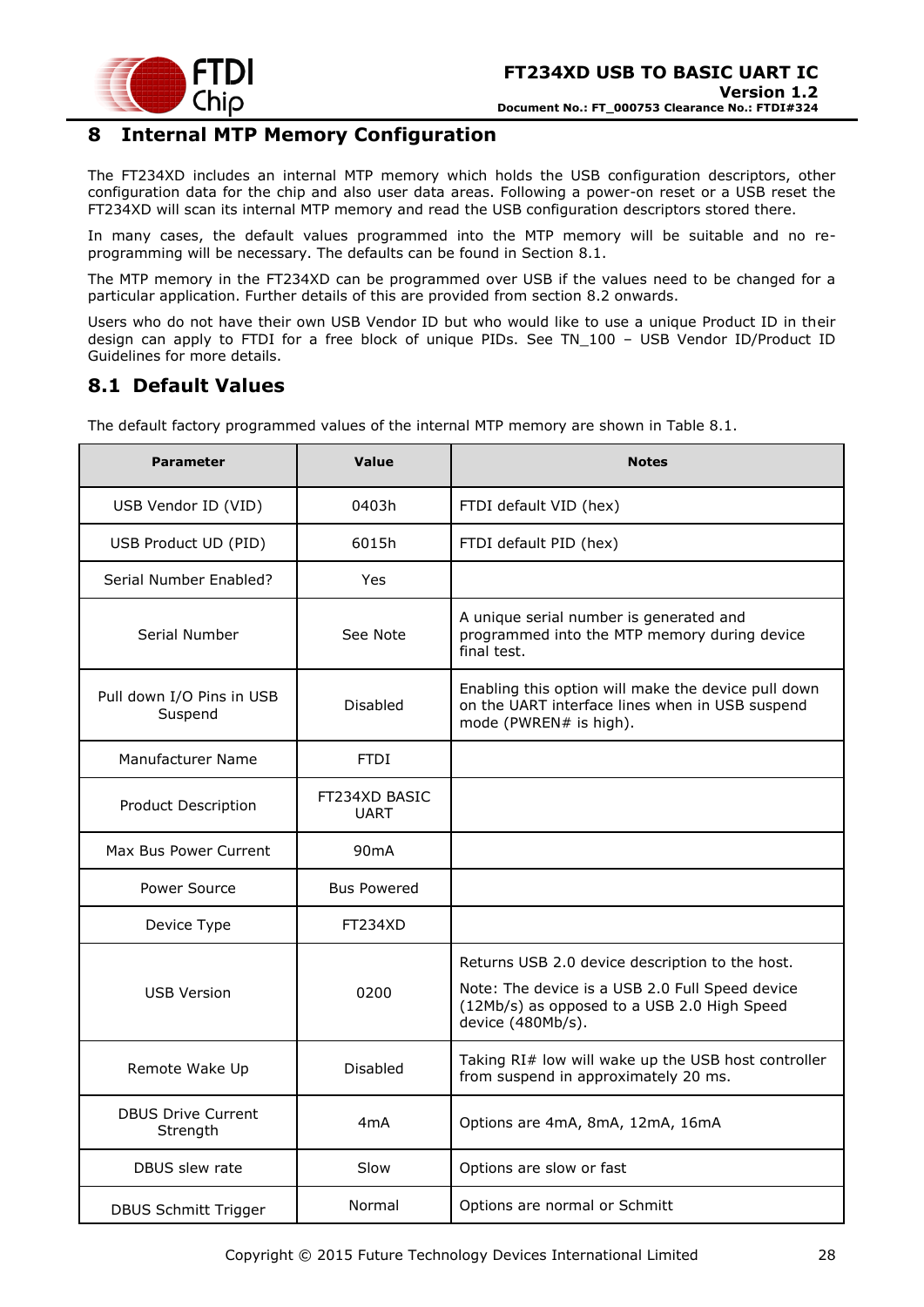

**Version 1.2 Document No.: FT\_000753 Clearance No.: FTDI#324**

| <b>Parameter</b>                      | Value            | <b>Notes</b>                                                       |
|---------------------------------------|------------------|--------------------------------------------------------------------|
| Enable                                |                  |                                                                    |
| <b>CBUS Drive Current</b><br>Strength | 4 <sub>m</sub> A | Options are 4mA, 8mA, 12mA, 16mA                                   |
| CBUS slew rate                        | Slow             | Options are slow or fast                                           |
| <b>CBUS Schmitt Trigger</b><br>Enable | Normal           | Options are normal or Schmitt                                      |
| Load VCP Driver                       | Enabled**        | Makes the device load the VCP driver interface for<br>the device.  |
| CBUS <sub>0</sub>                     | <b>TXDFN</b>     | Default configuration of CBUS0 - Transmit data<br>enable for RS485 |
| Invert TXD                            | <b>Disabled</b>  | Signal on this pin becomes TXD# if enable.                         |
| Invert RXD                            | Disabled         | Signal on this pin becomes RXD# if enable.                         |
| Invert RTS#                           | Disabled         | Signal on this pin becomes RTS if enable.                          |
| Invert CTS#<br>Disabled               |                  | Signal on this pin becomes CTS if enable.                          |

**Table 8.1 Default Internal MTP Memory Configuration**

# <span id="page-28-2"></span><span id="page-28-0"></span>**8.2 Methods of Programming the MTP Memory**

### <span id="page-28-1"></span>**8.2.1 Programming the MTP memory over USB**

The MTP memory on all FT-X devices can be programmed over USB. This method is the same as for the EEPROM on other FTDI devices such as the FT232R. No additional hardware, connections or programming voltages are required. The device is simply connected to the host computer in the same way that it would be for normal applications, and the FT\_Prog utility is used to set the required options and program the device.

The FT\_Prog utility is provided free-of-charge from the FTDI website, and can be found at the link below. The user guide is also available at this link.

[http://www.ftdichip.com/Support/Utilities.htm#FT\\_Prog](http://www.ftdichip.com/Support/Utilities.htm#FT_Prog)

Additionally, D2XX commands can be used to program the MTP memory from within user applications. For more information on the commands available, please see the D2XX Programmers Guide below.

[http://www.ftdichip.com/Support/Documents/ProgramGuides/D2XX\\_Programmer's\\_Guide\(FT\\_000071\).p](http://www.ftdichip.com/Support/Documents/ProgramGuides/D2XX_Programmer) [df](http://www.ftdichip.com/Support/Documents/ProgramGuides/D2XX_Programmer)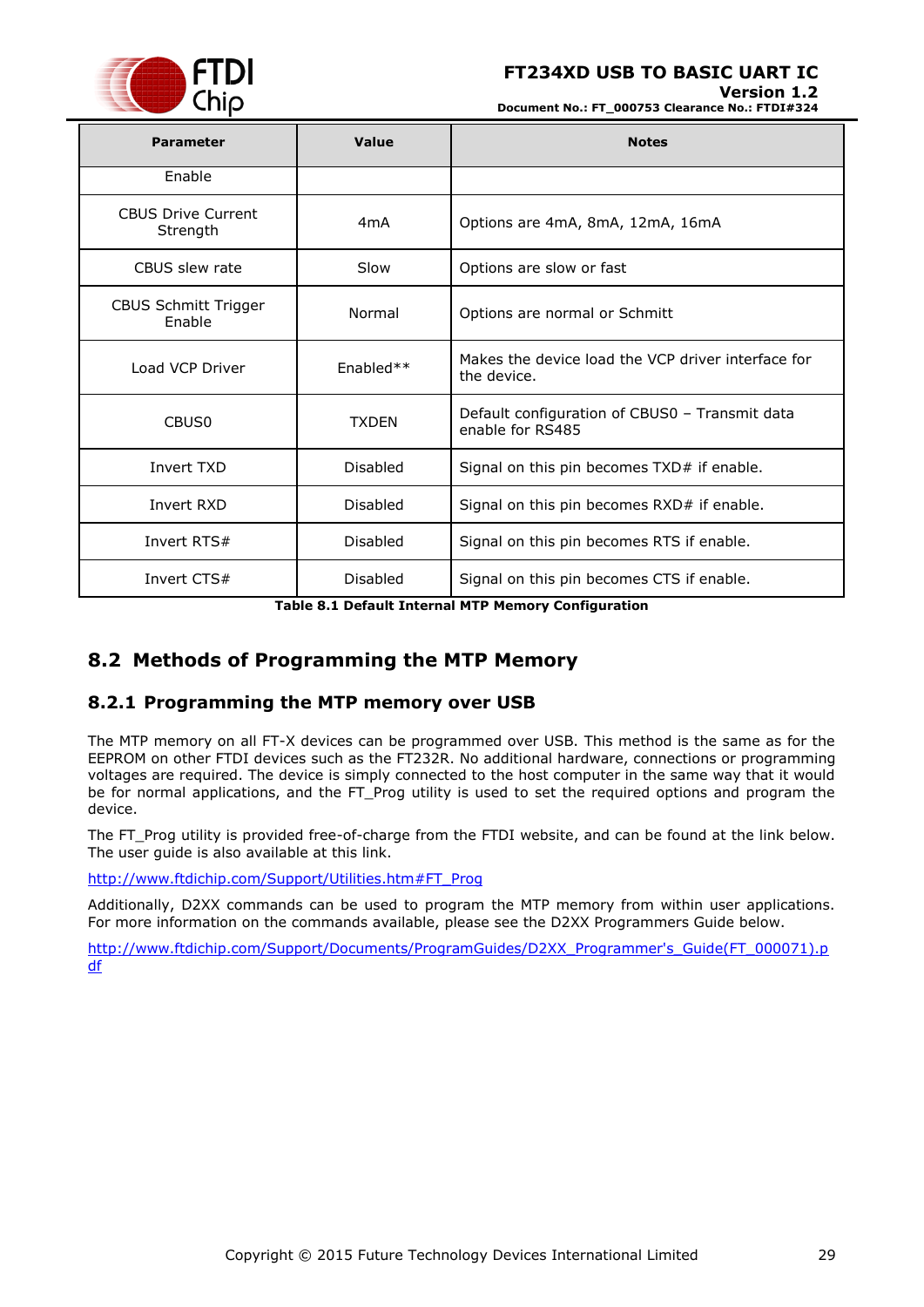

# <span id="page-29-0"></span>**8.3 Memory Map**

The FT-X family MTP memory has various areas which come under three main categories:

- User Memory Area
- Configuration Memory Area (writable)
- Configuration Memory Area (non-writable)

| <b>Memory Area Description</b>                                | Word Address  |
|---------------------------------------------------------------|---------------|
| <b>User Memory Area 2</b><br><b>Accessible via USB</b>        | 0x3FF - 0x80  |
| <b>Configuration Memory Area</b><br><b>Accessible via USB</b> | $0x7E - 0x50$ |
| <b>Configuration Memory Area</b><br>Cannot be written         | $0x4E - 0x40$ |
| <b>User Memory Area 1</b><br><b>Accessible via USB</b>        | $0x3E - 0x12$ |
| <b>Configuration Memory Area</b><br><b>Accessible via USB</b> | $0x10 - 0x00$ |

**Figure 8.1: Simplified memory map for the FT-X**

#### <span id="page-29-1"></span>**User Memory Area**

The User Memory Areas are highlighted in Green on the memory map. They can be read and written via USB on the FT234XD. All locations within this range are freely programmable; no areas have special functions and there is no checksum for the user area.

Note that the application should take into account the specification for the number of write cycles in Section [5.3](#page-18-0) if it will be writing to the MTP memory multiple times.

#### **Configuration Memory Area (writable)**

This area stores the configuration data for the device, including the data which is returned to the host in the configuration descriptors (e.g. the VID, PID and string descriptions) and also values which set the hardware configuration (the signal assigned to each CBUS pin for example).

These values can have a significant effect on the behaviour of the device. Steps must be taken to ensure that these locations are not written to un-intentionally by an application which is intended to access only the user area.

This area is included in a checksum which covers configuration areas of the memory, and so changing any value can also cause this checksum to fail.

#### **Configuration Memory Area (non-writable)**

This is a reserved area and the application should not write to this area of memory. Any attempt to write these locations will fail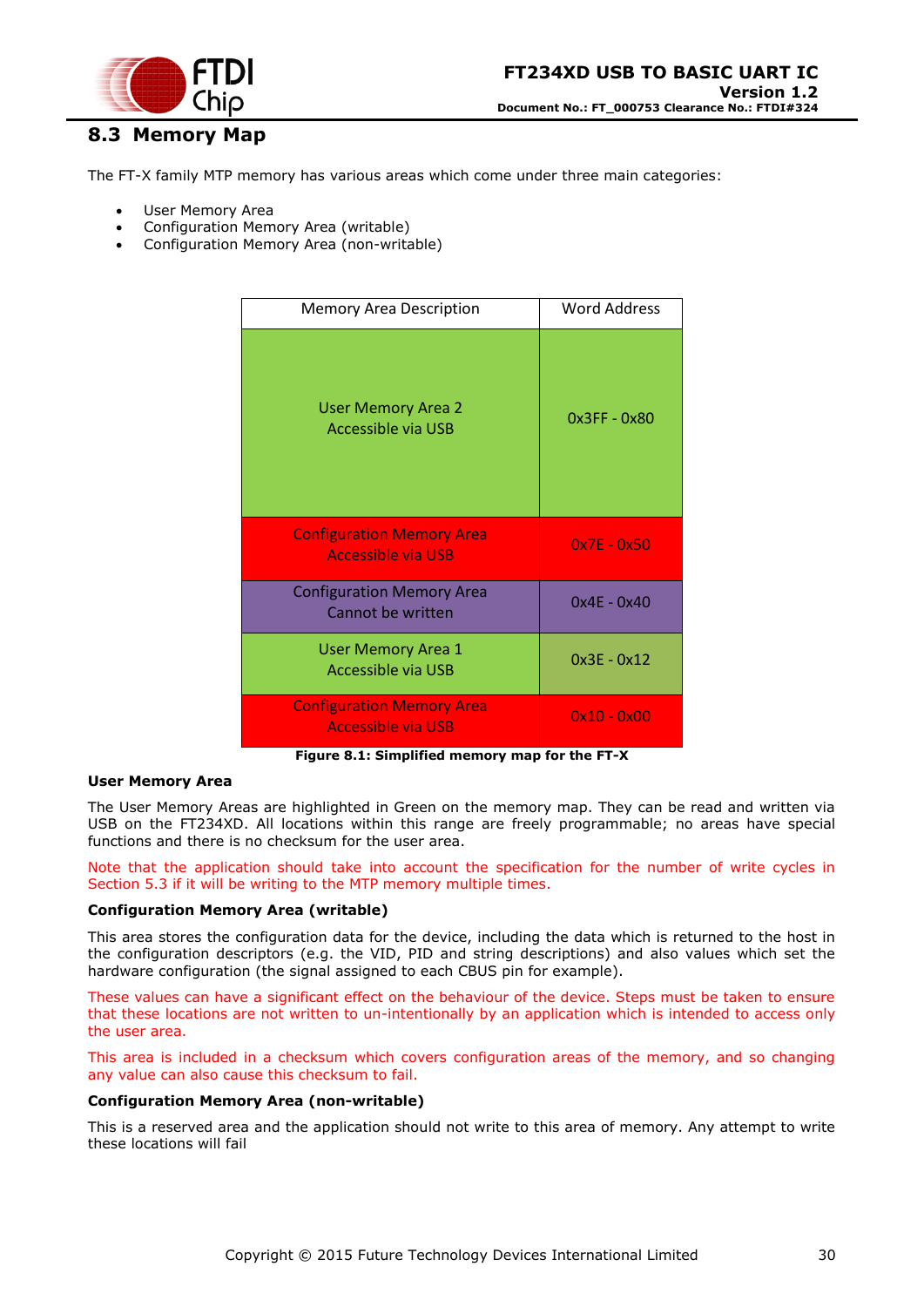

# <span id="page-30-0"></span>**9 Package Parameters**

The FT234XD is available in a DFN-12 package. The solder reflow profile is described in Section [9.2.](#page-30-2)

# <span id="page-30-1"></span>**9.1 DFN-12 Package Mechanical Dimensions**



**Figure 9.1 DFN-12 Package Dimensions**

<span id="page-30-3"></span>The FT234XD is supplied in a RoHS compliant leadless DFN-12 package. The package is lead (Pb) free, and uses a 'green' compound. The package is fully compliant with European Union directive 2002/95/EC.

This package is nominally 3.00mm x 3.00mm. The solder pads are on a 0.45mm pitch. The above mechanical drawing shows the DFN-12 package. Refer to the WDFN column in [Figure 9.13.](#page-30-3) All dimensions are in millimetres.

<span id="page-30-2"></span>The centre pad on the base of the FT234XD is internally connected to ground.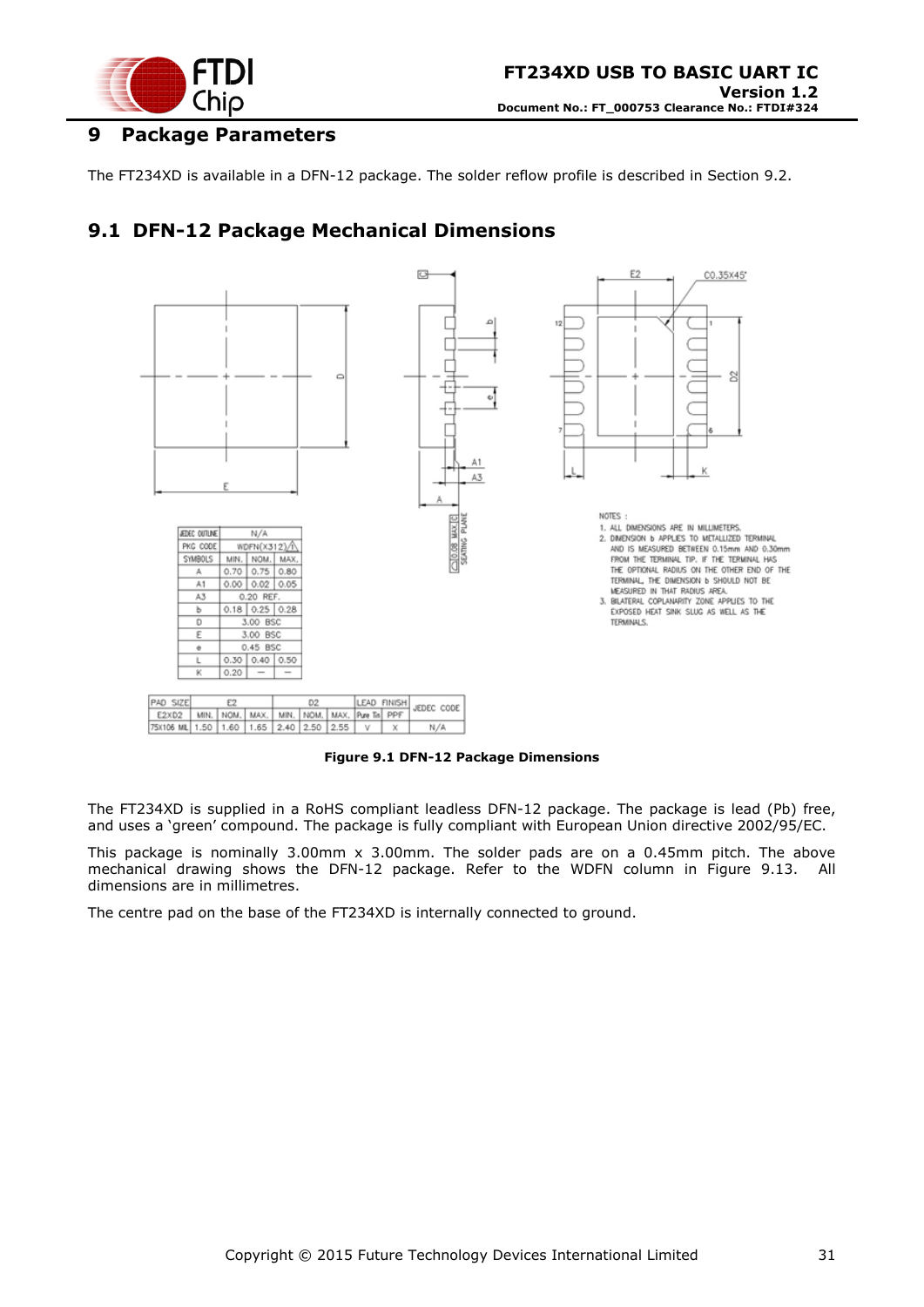

# <span id="page-31-0"></span>**9.2 DFN-12 Package Markings**



**Figure 9.2 DFN-12 Package Markings**

<span id="page-31-1"></span>The date code format is **YYWW** where  $XX = 2$  digit week number, WW = 2 digit year number. This is followed by the revision number.

The code **XXXXXXX** is the manufacturing LOT code.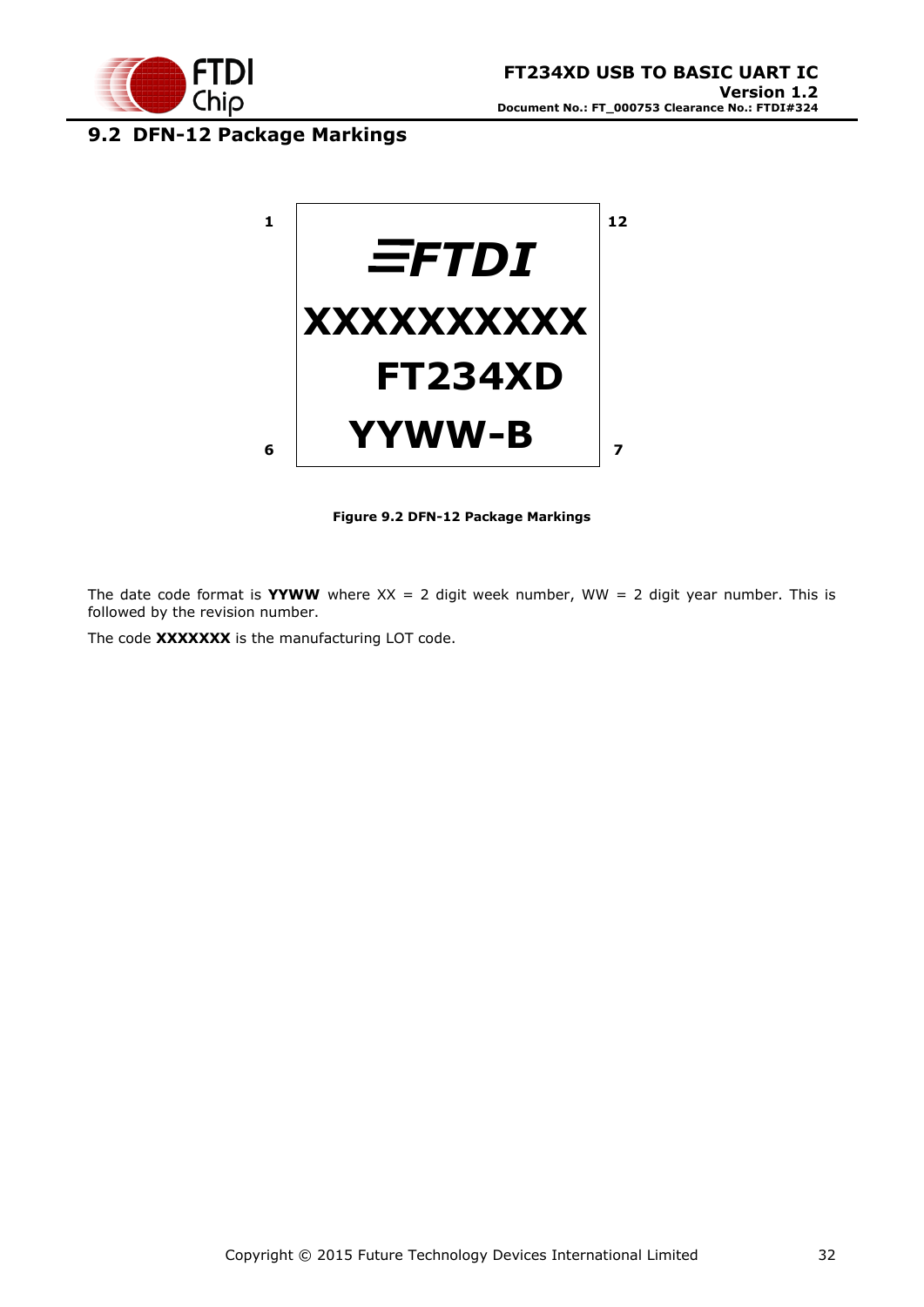

# <span id="page-32-0"></span>**9.3 Solder Reflow Profile**

The FT234XD is supplied in a Pb free DFN-12 package. The recommended solder reflow profile is shown in [Figure 9.35.](#page-32-1)



#### **Figure 9.3 FT234XD Solder Reflow Profile**

<span id="page-32-1"></span>The recommended values for the solder reflow profile are detailed in [Table 9.1.](#page-32-2) Values are shown for both a completely Pb free solder process (i.e. the FT234XD is used with Pb free solder), and for a non-Pb free solder process (i.e. the FT234XD is used with non-Pb free solder).

| <b>Profile Feature</b>                                                                                                     | <b>Pb Free Solder Process</b>                           | <b>Non-Pb Free Solder Process</b>                       |
|----------------------------------------------------------------------------------------------------------------------------|---------------------------------------------------------|---------------------------------------------------------|
| Average Ramp Up Rate $(T_s$ to $T_p$ )                                                                                     | 3°C / second Max.                                       | 3°C / Second Max.                                       |
| Preheat<br>- Temperature Min (T <sub>s</sub> Min.)<br>- Temperature Max (T <sub>s</sub> Max.)<br>- Time (t. Min to t. Max) | $150^{\circ}$ C<br>$200^{\circ}$ C<br>60 to 120 seconds | $100^{\circ}$ C<br>$150^{\circ}$ C<br>60 to 120 seconds |
| Time Maintained Above Critical Temperature<br>$T_1$ :<br>- Temperature $(T_L)$<br>- Time $(t_L)$                           | $217^{\circ}$ C<br>60 to 150 seconds                    | 183°C<br>60 to 150 seconds                              |
| Peak Temperature $(T_{p})$                                                                                                 | $260^{\circ}$ C                                         | $240^{\circ}$ C                                         |
| Time within 5°C of actual Peak Temperature<br>$(t_{p})$                                                                    | 20 to 40 seconds                                        | 20 to 40 seconds                                        |
| Ramp Down Rate                                                                                                             | 6°C / second Max.                                       | 6°C / second Max.                                       |
| Time for T= 25 $\degree$ C to Peak Temperature, T <sub>p</sub>                                                             | 8 minutes Max.                                          | 6 minutes Max.                                          |

<span id="page-32-2"></span>**Table 9.1 Reflow Profile Parameter Values**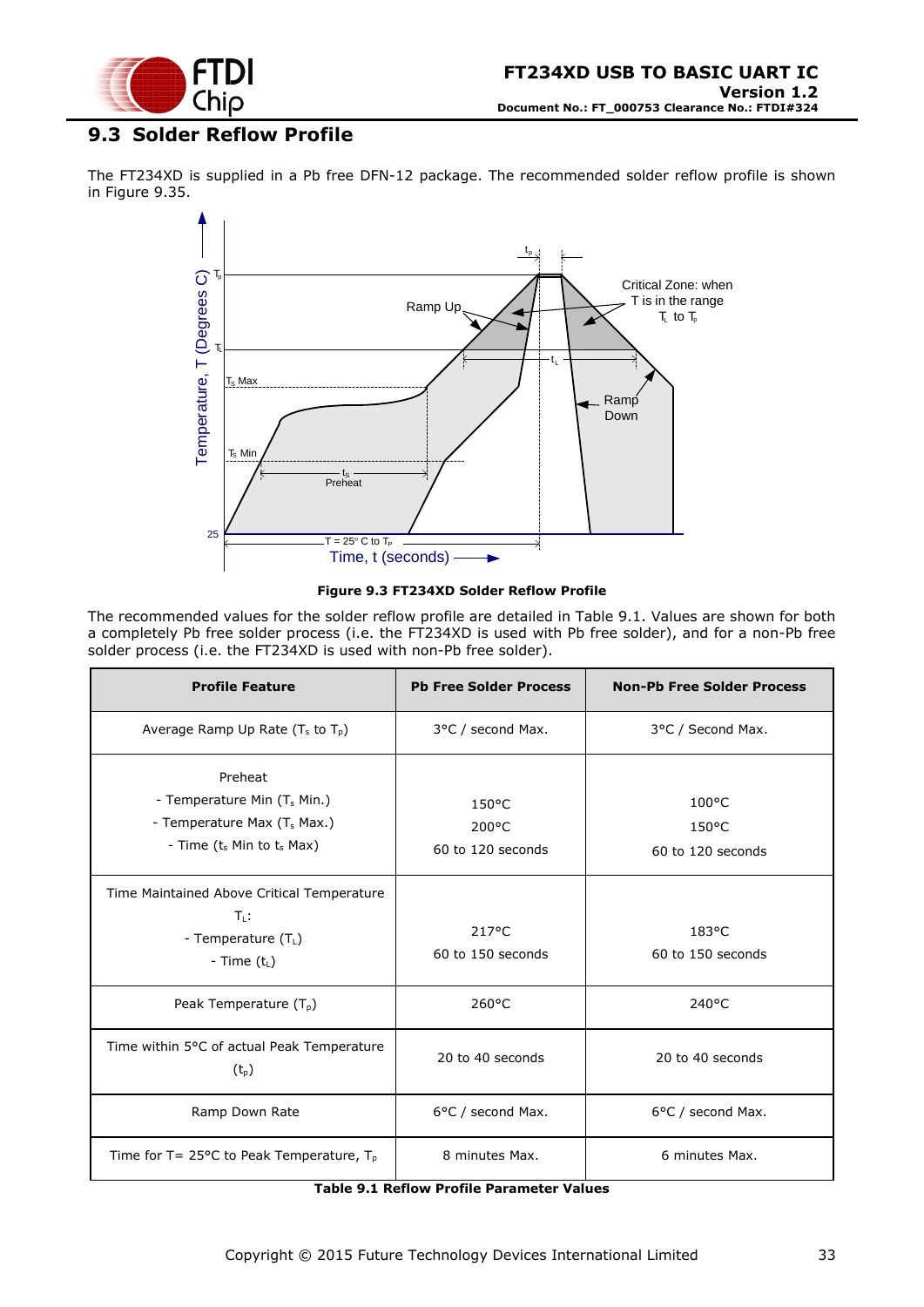

# <span id="page-33-0"></span>**10 Contact Information**

#### **Head Office – Glasgow, UK**

Unit 1, 2 Seaward Place, Centurion Business Park Glasgow G41 1HH United Kingdom Tel: +44 (0) 141 429 2777 Fax: +44 (0) 141 429 2758

E-mail (Sales) sales1@ftdichip.com E-mail (Support) support1@ftdichip.com<br>E-mail (General Enquiries) admin1@ftdichip.com E-mail (General Enquiries)

#### **Branch Office – Tigard, Oregon, USA**

7130 SW Fir Loop, Tigard, OR 97223 USA Tel: +1 (503) 547 0988 Fax: +1 (503) 547 0987

E-Mail (Sales) us.sales@ftdichip.com<br>E-Mail (Support) us.support@ftdichip.com E-Mail (General Enquiries) us.admin@ftdichip.com

us.support@ftdichip.com

#### **Branch Office – Taipei, Taiwan**

2F, No. 516, Sec. 1, NeiHu Road Taipei 114 Taiwan , R.O.C. Tel: +886 (0) 2 8791 3570 Fax: +886 (0) 2 8791 3576

E-mail (General Enquiries)

E-mail (Sales) tw.sales1@ftdichip.com E-mail (Support) tw.support1@ftdichip.com<br>E-mail (General Enquiries) tw.admin1@ftdichip.com

#### **Branch Office – Shanghai, China**

Room 408, 317 Xianxia Road, Shanghai, 200051 China Tel: +86 21 62351596 Fax: +86 21 62351595

E-mail (Sales) cn.sales@ftdichip.com E-mail (Support) cn.support@ftdichip.com<br>E-mail (General Enquiries) cn.admin@ftdichip.com E-mail (General Enquiries)

#### **Web Site**

http://ftdichip.com

System and equipment manufacturers and designers are responsible to ensure that their systems, and any Future Technology Devices International Ltd (FTDI) devices incorporated in their systems, meet all applicable safety, regulatory and system-level performance requirements. All application-related information in this document (including application descriptions, suggested FTDI devices and other materials) is provided for reference only. While FTDI has taken care to assure it is accurate, this information is subject to customer confirmation, and FTDI disclaims all liability for system designs and for any applications assistance provided by FTDI. Use of FTDI devices in life support and/or safety applications is entirely at the user's risk, and the user agrees to defend, indemnify and hold harmless FTDI from any and all damages, claims, suits or expense resulting from such use. This document is subject to change without notice. No freedom to use patents or other intellectual property rights is implied by the publication of this document. Neither the whole nor any part of the information contained in, or the product described in this document, may be adapted or reproduced in any material or electronic form without the prior written consent of the copyright holder. Future Technology Devices International Ltd, Unit 1, 2 Seaward Place, Centurion Business Park, Glasgow G41 1HH, United Kingdom. Scotland Registered Company Number: SC136640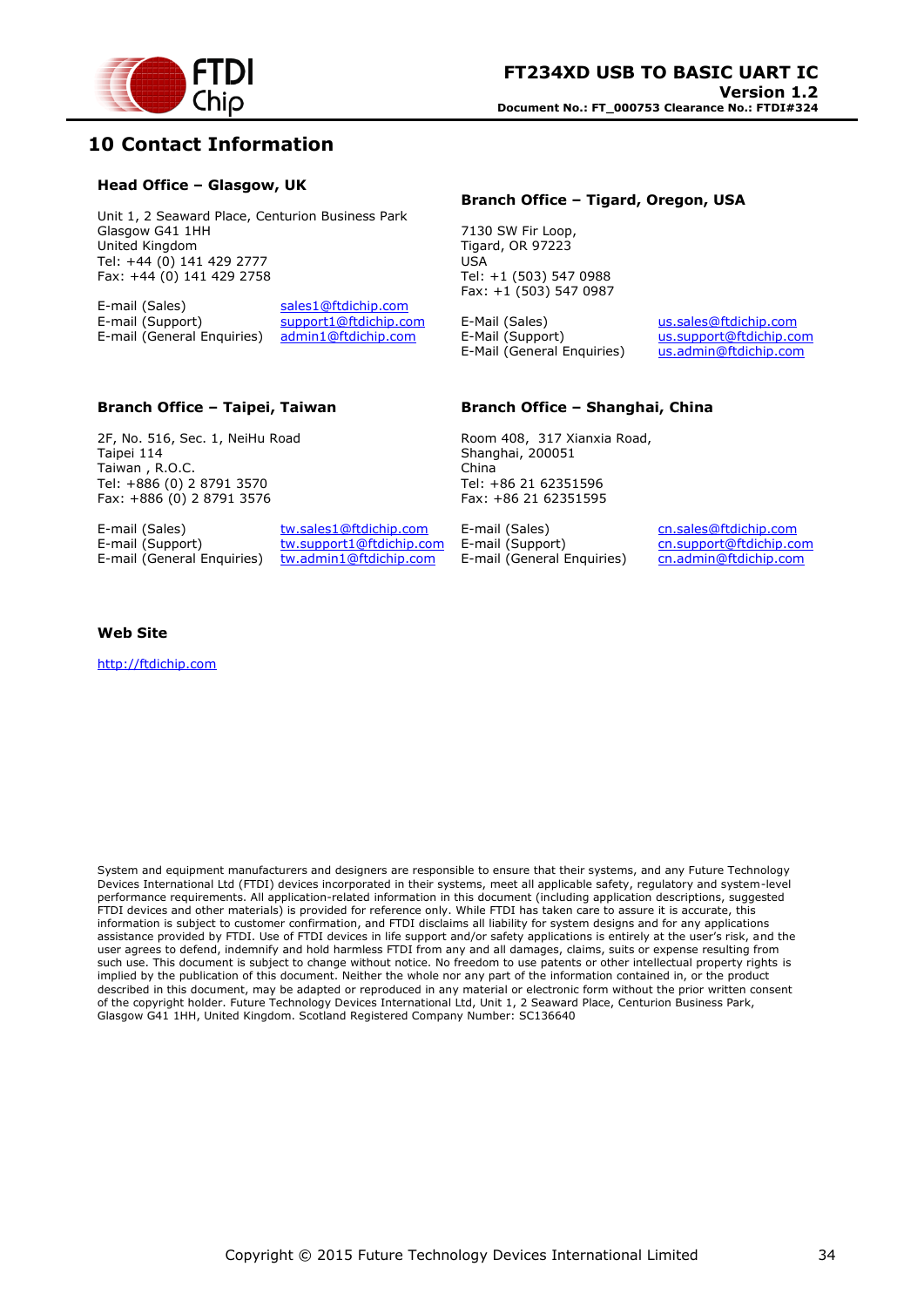

# <span id="page-34-0"></span>**Appendix A – References**

#### **Useful Application Notes**

[http://www.ftdichip.com/Support/Documents/AppNotes/AN\\_232R-](http://www.ftdichip.com/Support/Documents/AppNotes/AN_232R-01_Bit_Bang_Mode_Available_For_FT232R_and_Ft245R.pdf)[01\\_Bit\\_Bang\\_Mode\\_Available\\_For\\_FT232R\\_and\\_Ft245R.pdf](http://www.ftdichip.com/Support/Documents/AppNotes/AN_232R-01_Bit_Bang_Mode_Available_For_FT232R_and_Ft245R.pdf)

[http://www.ftdichip.com/Documents/AppNotes/AN\\_107\\_AdvancedDriverOptions\\_AN\\_000073.pdf](http://www.ftdichip.com/Documents/AppNotes/AN_107_AdvancedDriverOptions_AN_000073.pdf)

[http://www.ftdichip.com/Documents/AppNotes/AN\\_121\\_FTDI\\_Device\\_EEPROM\\_User\\_Area\\_Usage.pdf](http://www.ftdichip.com/Documents/AppNotes/AN_121_FTDI_Device_EEPROM_User_Area_Usage.pdf)

[http://www.ftdichip.com/Documents/AppNotes/AN\\_120\\_Aliasing\\_VCP\\_Baud\\_Rates.pdf](http://www.ftdichip.com/Documents/AppNotes/AN_120_Aliasing_VCP_Baud_Rates.pdf)

[http://www.ftdichip.com/Documents/AppNotes/AN\\_100\\_Using\\_The\\_FT232\\_245R\\_With\\_External\\_Osc\(FT\\_](http://www.ftdichip.com/Documents/AppNotes/AN_100_Using_The_FT232_245R_With_External_Osc(FT_000067).pdf) [000067\).pdf](http://www.ftdichip.com/Documents/AppNotes/AN_100_Using_The_FT232_245R_With_External_Osc(FT_000067).pdf)

[http://www.ftdichip.com/Resources/Utilities/AN\\_126\\_User\\_Guide\\_For\\_FT232\\_Factory%20test%20utility.](http://www.ftdichip.com/Resources/Utilities/AN_126_User_Guide_For_FT232_Factory%20test%20utility.pdf) [pdf](http://www.ftdichip.com/Resources/Utilities/AN_126_User_Guide_For_FT232_Factory%20test%20utility.pdf)

[http://www.ftdichip.com/Documents/AppNotes/AN232B-05\\_BaudRates.pdf](http://www.ftdichip.com/Documents/AppNotes/AN232B-05_BaudRates.pdf)

<http://www.ftdichip.com/Documents/InstallGuides.htm>

[http://www.ftdichip.com/Support/Documents/TechnicalNotes/TN\\_100\\_USB\\_VID-PID\\_Guidelines.pdf](http://www.ftdichip.com/Support/Documents/TechnicalNotes/TN_100_USB_VID-PID_Guidelines.pdf)

[http://www.ftdichip.com/Support/Documents/AppNotes/AN\\_175\\_Battery%20Charging%20Over%20USB](http://www.ftdichip.com/Support/Documents/AppNotes/AN_175_Battery%20Charging%20Over%20USB%20with%20FTEX%20Devices.pdf) [%20with%20FTEX%20Devices.pdf](http://www.ftdichip.com/Support/Documents/AppNotes/AN_175_Battery%20Charging%20Over%20USB%20with%20FTEX%20Devices.pdf)

[http://www.ftdichip.com/Support/Documents/ProgramGuides/D2XX\\_Programmer's\\_Guide\(FT\\_000071\).p](http://www.ftdichip.com/Support/Documents/ProgramGuides/D2XX_Programmer) [df](http://www.ftdichip.com/Support/Documents/ProgramGuides/D2XX_Programmer)

[http://www.usb.org/developers/docs/devclass\\_docs/BCv1.2\\_070312.zip](http://www.usb.org/developers/docs/devclass_docs/BCv1.2_070312.zip)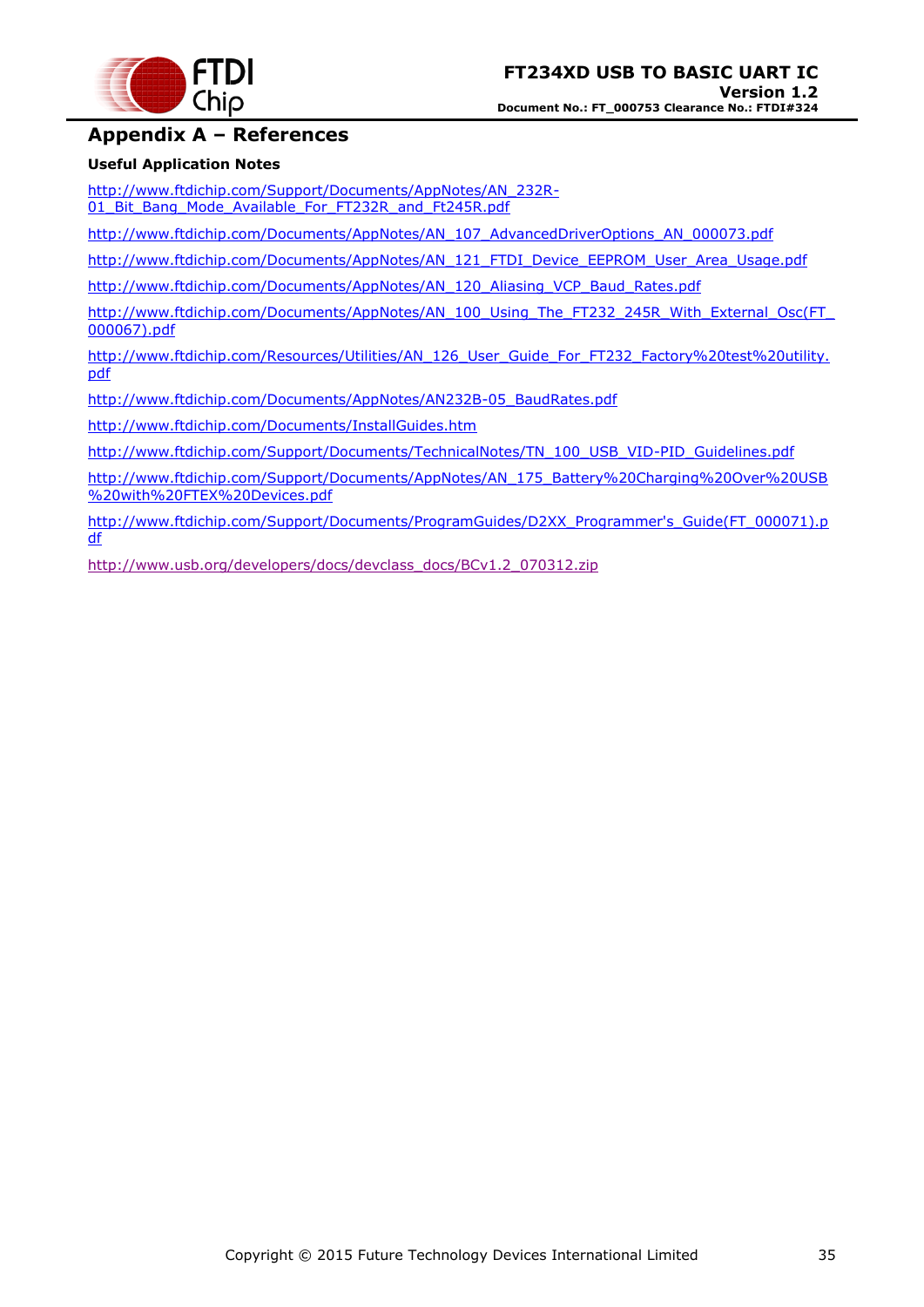

# <span id="page-35-0"></span>**Appendix B - List of Figures and Tables**

#### **List of Figures**

#### **List of Tables**